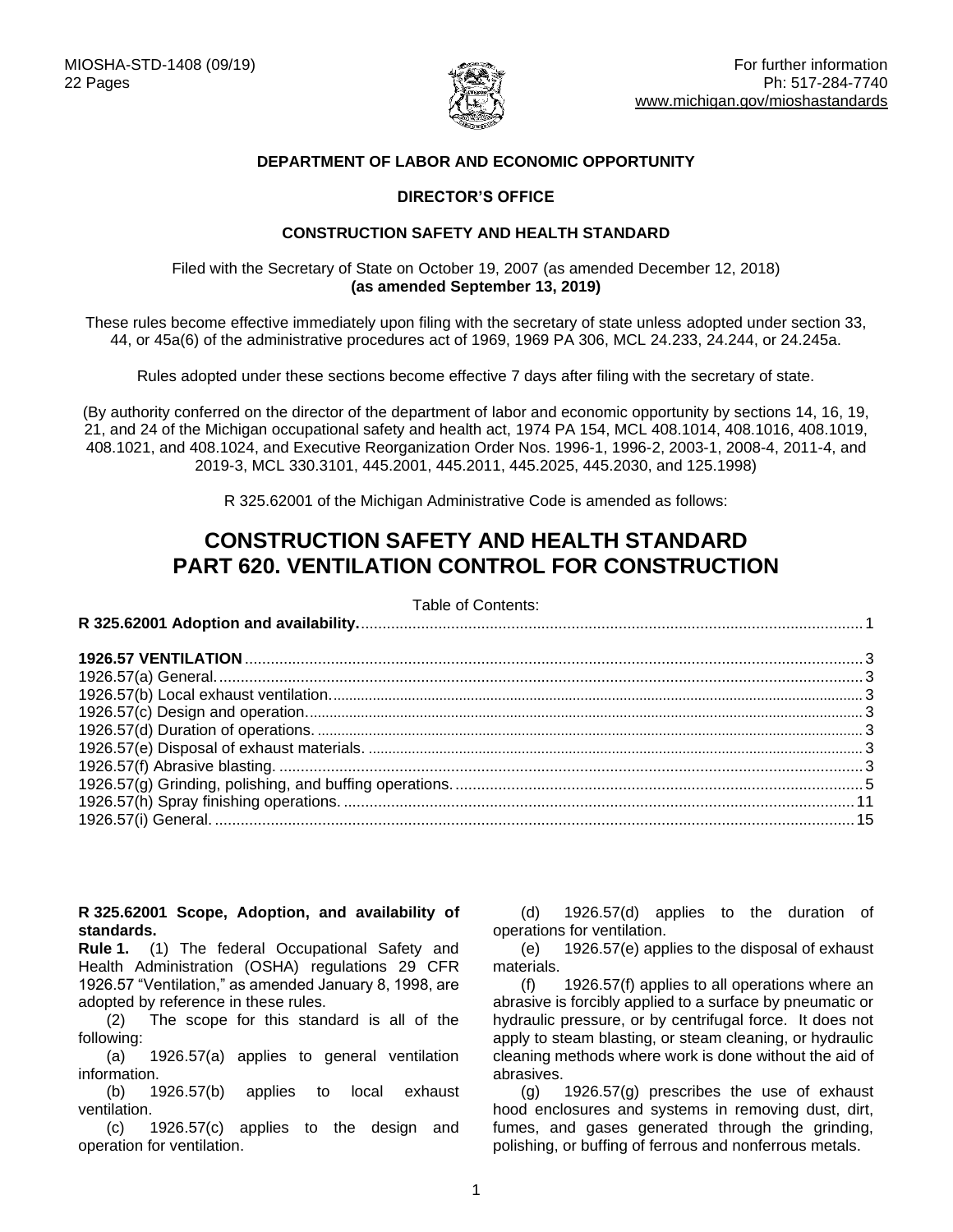(h) 1926.57(h) applies to the use of spray booths or spray rooms that are to be used to enclose or confine all spray finishing operations covered by 1926.57(h). These rules do not apply to the spraying of the exteriors of buildings, fixed tanks, or similar structures, nor to small portable spraying apparatus not used repeatedly in the same location.

(i) 1926.57(i) applies to all operations involving the immersion of materials in liquids, or in the vapors of such liquids, for the purpose of cleaning or altering their surfaces, or adding or imparting a finish thereto, or changing the character of the materials, and their subsequent removal from the liquids or vapors, draining, and drying. Such operations include washing, electroplating, anodizing, pickling, quenching, dyeing, dipping, tanning, dressing, bleaching, degreasing, alkaline cleaning, stripping, rinsing, digesting, and other similar operations, but do not include molten materials handling operations, or surface coating operations.

(3) A reference to 29 CFR 1926.51 means Construction Safety Standard Part 1. "General Rules."

(4) A reference to 29 CFR 1926.55 means Construction Safety and Health Standard Part 601. "Air Contaminants for Construction."

(5) A reference to 29 CFR 1926.66 means General Industry Safety Standard Part 76. "Spray Finishing Using Flammable and Combustible Materials."

(6) A reference to 29 CFR 1926.102 means Construction Safety and Health Standard Part 6. "Personal Protective Equipment."

(7) A reference to 29 CFR 1910.134 and 1926.103 means Occupational Health Standard Part 451. "Respiratory Protection."

(8) A reference to 29 CFR part 1926, subpart S, means Construction Safety Standard Part 14. "Tunnels, Shafts, Caissons, and Cofferdams."

(9) The adopted federal regulations shall have the same force and effect as a rule promulgated under the Michigan Occupational Safety and Health Act (MIOSHA), 1974 PA 154, MCL 408.1001 to 408.1094.

(10) The OSHA regulations adopted in these rules are available from the United States Department of Labor, OSHA website, [www.osha.gov,](http://www.osha.gov/) at no charge, as of the time of adoption of these rules.

(11) The regulations adopted in these rules are available for inspection at the Department of Labor and Economic Opportunity, MIOSHA Regulatory Services Section, 530 West Allegan Street, P.O. Box 30643, Lansing, Michigan, 48909-8143.

(12) The regulations adopted in these rules may be obtained from the publisher or the Department of Labor and Economic Opportunity, MIOSHA Regulatory Services Section, 530 West Allegan Street, P.O. Box 30643, Lansing, Michigan, 48909-8143, at the cost charged in this rule, plus \$20.00 for shipping and handling.

(13) The following MIOSHA standard is referenced in these rules: Up to 5 copies of these standards may be obtained at no charge from the Michigan Department of Labor and Economic Opportunity, MIOSHA Regulatory Services Section, 530 West Allegan Street, P.O. Box 30643, Lansing, Michigan, 48909-8143 or via the internet at the following website: [www.michigan.gov/mioshastandards.](http://www.michigan.gov/mioshastandards) For quantities greater than 5, the cost, as of the time of adoption of these rules, is 4 cents per page.

(a) Construction Safety Standard Part 1. "General Rules," R 408.40101 to R 408.40134.

(b) Construction Safety and Health Standard Part 6. "Personal Protective Equipment," R 408.40601 to R 408.40660.

(c) Construction Safety and health Standard Part 14. "Tunnels, Shafts, Caissons, and Cofferdams," R 408.41401 to R 408.41483.

(d) Occupational Health Standard Part 451. "Respiratory Protection," R 325.60051 to R 325.60052.

(e) Construction Safety and Health Standard Part 601. "Air Contaminants for Construction," R 325.60151 to R 325.60161.

(f) General Industry Safety Standard Part 76. "Spray Finishing Using Flammable and Combustible Materials," R 408.17601 to R 408.17699.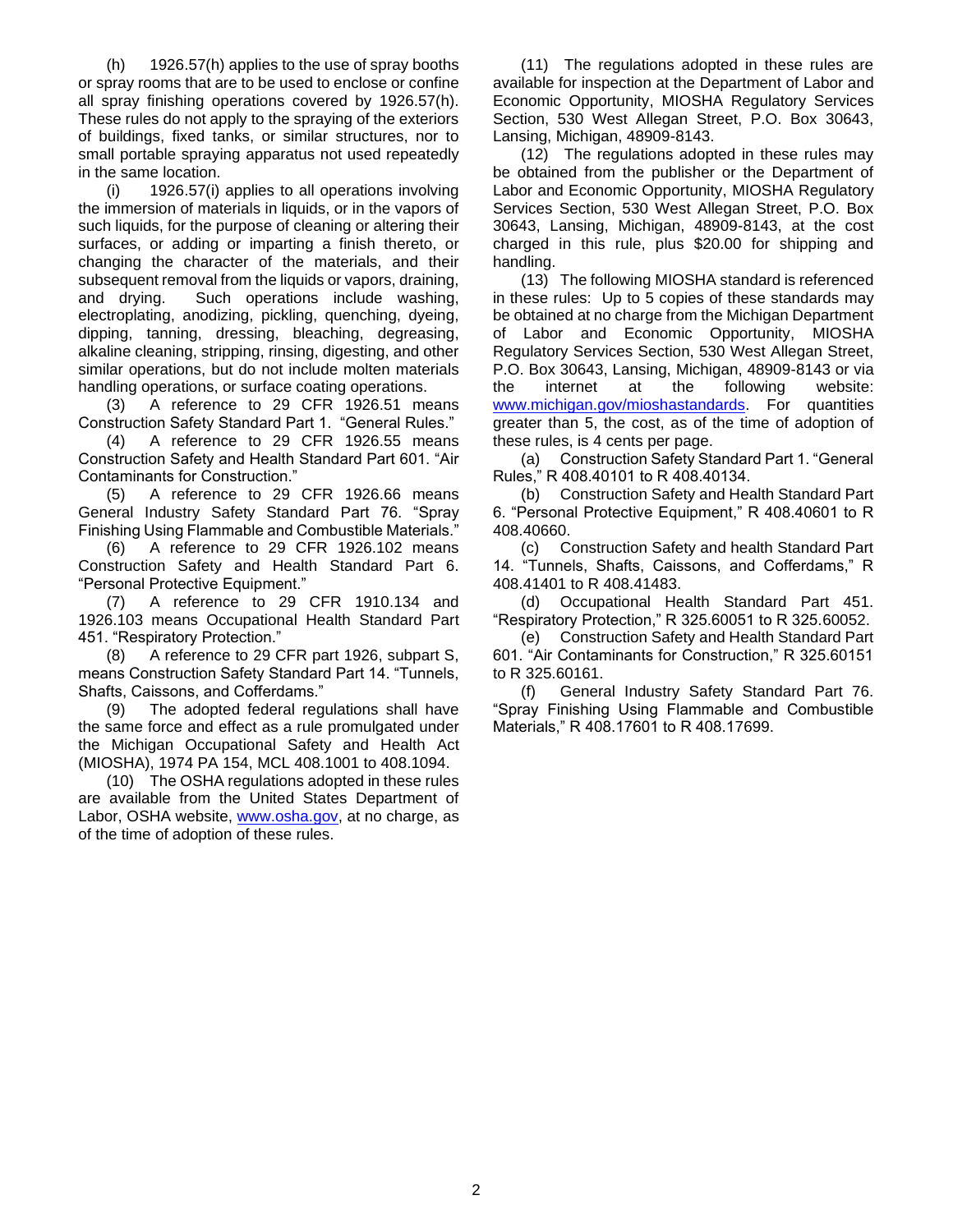# **1926.57 VENTILATION**

### <span id="page-2-1"></span><span id="page-2-0"></span>**1926.57(a) "General."**

Whenever hazardous substances such as dusts, fumes, mists, vapors, or gases exist or are produced in the course of construction work, their concentrations shall not exceed the limits specified in 1926.55(a). When ventilation is used as an engineering control method, the system shall be installed and operated according to the requirements of this section.

### <span id="page-2-2"></span>**1926.57(b) "Local exhaust ventilation."**

Local exhaust ventilation when used as described in (a) shall be designed to prevent dispersion into the air of dusts, fumes, mists, vapors, and gases in concentrations causing harmful exposure. Such exhaust systems shall be so designed that dusts, fumes, mists, vapors, or gases are not drawn through the work area of employees.

### <span id="page-2-3"></span>**1926.57(c) "Design and operation."**

Exhaust fans, jets, ducts, hoods, separators, and all necessary appurtenances, including refuse receptacles, shall be so designed, constructed, maintained and operated as to ensure the required protection by maintaining a volume and velocity of exhaust air sufficient to gather dusts, fumes, vapors, or gases from said equipment or process, and to convey them to suitable points of safe disposal, thereby preventing their dispersion in harmful quantities into the atmosphere where employees work.

### <span id="page-2-4"></span>**1926.57(d) "Duration of operations."**

1926.57(d)(1) The exhaust system shall be in operation continually during all operations which it is designed to serve. If the employee remains in the contaminated zone, the system shall continue to operate after the cessation of said operations, the length of time to depend upon the individual circumstances and effectiveness of the general ventilation system.

1926.57(d)(2) Since dust capable of causing disability is, according to the best medical opinion, of microscopic size, tending to remain for hours in suspension in still air, it is essential that the exhaust system be continued in operation for a time after the work process or equipment served by the same shall have ceased, in order to ensure the removal of the harmful elements to the required extent. For the same reason, employees wearing respiratory equipment should not remove same immediately until the atmosphere seems clear.

### <span id="page-2-5"></span>**1926.57(e) "Disposal of exhaust materials."**

The air outlet from every dust separator, and the dusts, fumes, mists, vapors, or gases collected by an exhaust or ventilating system shall discharge to the outside atmosphere. Collecting systems which return air to work area may be used if concentrations which accumulate in the work area air do not result in harmful exposure to employees. Dust and refuse discharged from an exhaust system shall be disposed of in such a manner that it will not result in harmful exposure to employees.

### <span id="page-2-6"></span>**[1926.57\(f\) "](https://www.osha.gov/laws-regs/interlinking/standards/1926.57(f))Abrasive blasting".**

1926.57(f)(1) "Definitions applicable to this paragraph"

1926.57(f)(1)(i) "Abrasive." A solid substance used in an abrasive blasting operation.

[1926.57\(f\)\(1\)\(ii\) A](https://www.osha.gov/laws-regs/interlinking/standards/1926.57(f)(1)(ii))brasive-blasting respirator**.** A respirator constructed so that it covers the wearer's head, neck, and shoulders to protect the wearer from rebounding abrasive.

1926.57(f)(1)(iii) "Blast cleaning barrel." A complete enclosure which rotates on an axis, or which has an internal moving tread to tumble the parts, in order to expose various surfaces of the parts to the action of an automatic blast spray.

1926.57(f)(1)(iv) "Blast cleaning room." A complete enclosure in which blasting operations are performed and where the operator works inside of the room to operate the blasting nozzle and direct the flow of the abrasive material.

1926.57(f)(1)(v) "Blasting cabinet." An enclosure where the operator stands outside and operates the blasting nozzle through an opening or openings in the enclosure.

 $1926.57(f)(1)(vi)$  "Clean air." Air of such purity that it will not cause harm or discomfort to an individual if it is inhaled for extended periods of time.

1926.57(f)(1)(vii) "Dust Collector." A device or combination of devices for separating dust from the air handled by an exhaust ventilation system.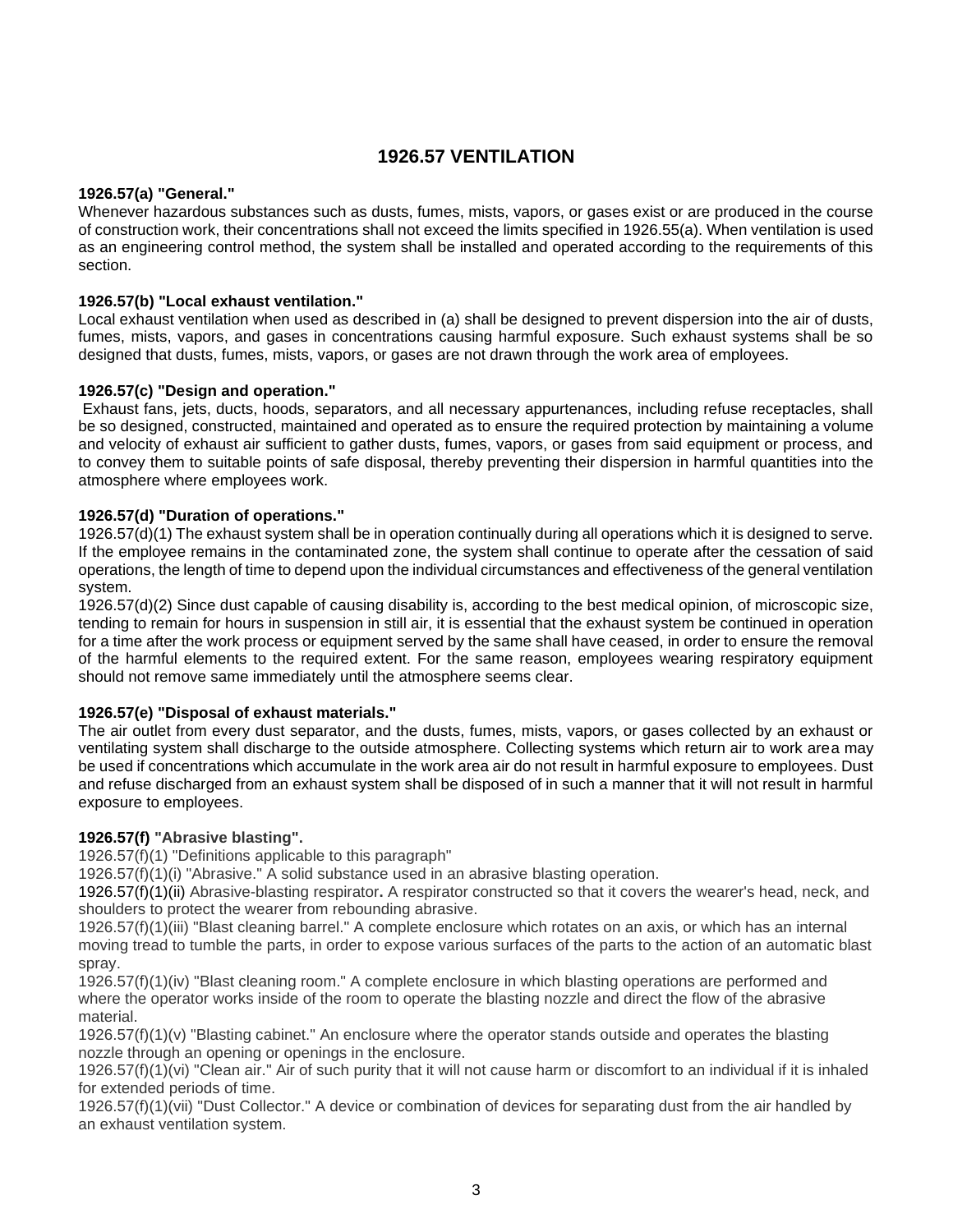1926.57(f)(1)(viii) "Exhaust ventilation system." A system for removing contaminated air from a space, comprising two or more of the following elements (A) enclosure or hood, (B) duct work, (C) dust collecting equipment, (D) exhauster, and (E) discharge stack.

1926.57(f)(1)(ix) "Particulate-filter respirator." An air purifying respirator, commonly referred to as a dust or a fume respirator, which removes most of the dust or fume from the air passing through the device.

1926.57(f)(1)(x) "Respirable dust." Airborne dust in sizes capable of passing through the upper respiratory system to reach the lower lung passages.

1926.57(f)(1)(xi) "Rotary blast cleaning table." An enclosure where the pieces to be cleaned are positioned on a rotating table and are passed automatically through a series of blast sprays.

1926.57(f)(1)(xii) "Abrasive blasting." The forcible application of an abrasive to a surface by pneumatic pressure, hydraulic pressure, or centrifugal force.

[1926.57\(f\)\(2\) "](https://www.osha.gov/laws-regs/interlinking/standards/1926.57(f)(2))Dust hazards from abrasive blasting."

1926.57(f)(2)(i) Abrasives and the surface coatings on the materials blasted are shattered and pulverized during blasting operations and the dust formed will contain particles of respirable size. The composition and toxicity of the dust from these sources shall be considered in making an evaluation of the potential health hazards.

[1926.57\(f\)\(2\)\(ii\) T](https://www.osha.gov/laws-regs/interlinking/standards/1926.57(f)(2)(ii))he concentration of respirable dust or fume in the breathing zone of the abrasive-blasting operator or any other worker shall be kept below the levels specified in 1926.55 or other pertinent sections of this part. 1926.57(f)(2)(iii) Organic abrasives which are combustible shall be used only in automatic systems. Where flammable or explosive dust mixtures may be present, the construction of the equipment, including the exhaust system and all electric wiring, shall conform to the requirements of American National Standard Installation of Blower and Exhaust Systems for Dust, Stock, and Vapor Removal or Conveying, Z33.1-1961 (NFPA 91-1961), and Subpart S of this part. The blast nozzle shall be bonded and grounded to prevent the build up of static charges. Where flammable or explosive dust mixtures may be present, the abrasive blasting enclosure, the ducts, and the dust collector shall be constructed with loose panels or explosion venting areas, located on sides away from any occupied area, to provide for pressure relief in case of explosion, following the principles set forth in the National Fire Protection Association Explosion venting Guide. NFPA 68-1954.

1926.57(f)(3) "Blast-cleaning enclosure."

1926.57(f)(3)(i) Blast-cleaning enclosures shall be exhaust ventilated in such a way that a continuous inward flow of air will be maintained at all openings in the enclosure during the blasting operation.

1926.57(f)(3)(i)(A) All air inlets and access openings shall be baffled or so arranged that by the combination of inward air flow and baffling the escape of abrasive or dust particles into an adjacent work area will be minimized and visible spurts of dust will not be observed.

1926.57(f)(3)(i)(B) The rate of exhaust shall be sufficient to provide prompt clearance of the dust-laden air within the enclosure after the cessation of blasting.

1926.57(f)(3)(i)(C) Before the enclosure is opened, the blast shall be turned off and the exhaust system shall be run for a sufficient period of time to remove the dusty air within the enclosure.

1926.57(f)(3)(i)(D) Safety glass protected by screening shall be used in observation windows, where hard deepcutting abrasives are used

1926.57(f)(3)(i)(E)

Slit abrasive-resistant baffles shall be installed in multiple sets at all small access openings where dust might escape, and shall be inspected regularly and replaced when needed.

1926.57(f)(3)(i)(E)(1) Doors shall be flanged and tight when closed.

1926.57(f)(3)(i)(E)(2) Door on blast-cleaning rooms shall be operable from both inside and outside, except that where there is a small operator access door, the large work access door may be closed or opened from the outside only.

1926.57(f)(4) "Exhaust ventilation system."

1926.57(f)(4)(i) The construction, installation, inspection, and maintenance of exhaust systems shall conform to the principles and requirements set forth in American National Standard Fundamentals Governing the Design and Operation of Local Exhaust Systems, Z9.2-1960, and ANSI Z33.1-1961

1926.57(f)(4)(i)(a) When dust leaks are noted, repairs shall be made as soon as possible.

1926.57(f)(4)(i)(b) The static pressure drop at the exhaust ducts leading from the equipment shall be checked when the installation is completed and periodically thereafter to assure continued satisfactory operation. Whenever an appreciable change in the pressure drop indicates a partial blockage, the system shall be cleaned and returned to normal operating condition.

1926.57(f)(4)(ii) In installation where the abrasive is recirculated, the exhaust ventilation system for the blasting enclosure shall not be relied upon for the removal of fines from the spent abrasive instead of an abrasive separator. An abrasive separator shall be provided for the purpose.

1926.57(f)(4)(iii) The air exhausted from blast-cleaning equipment shall be discharged through dust collecting equipment. Dust collectors shall be set up so that the accumulated dust can be emptied and removed without contaminating other working areas.

1926.57(f)(5) "Personal protective equipment."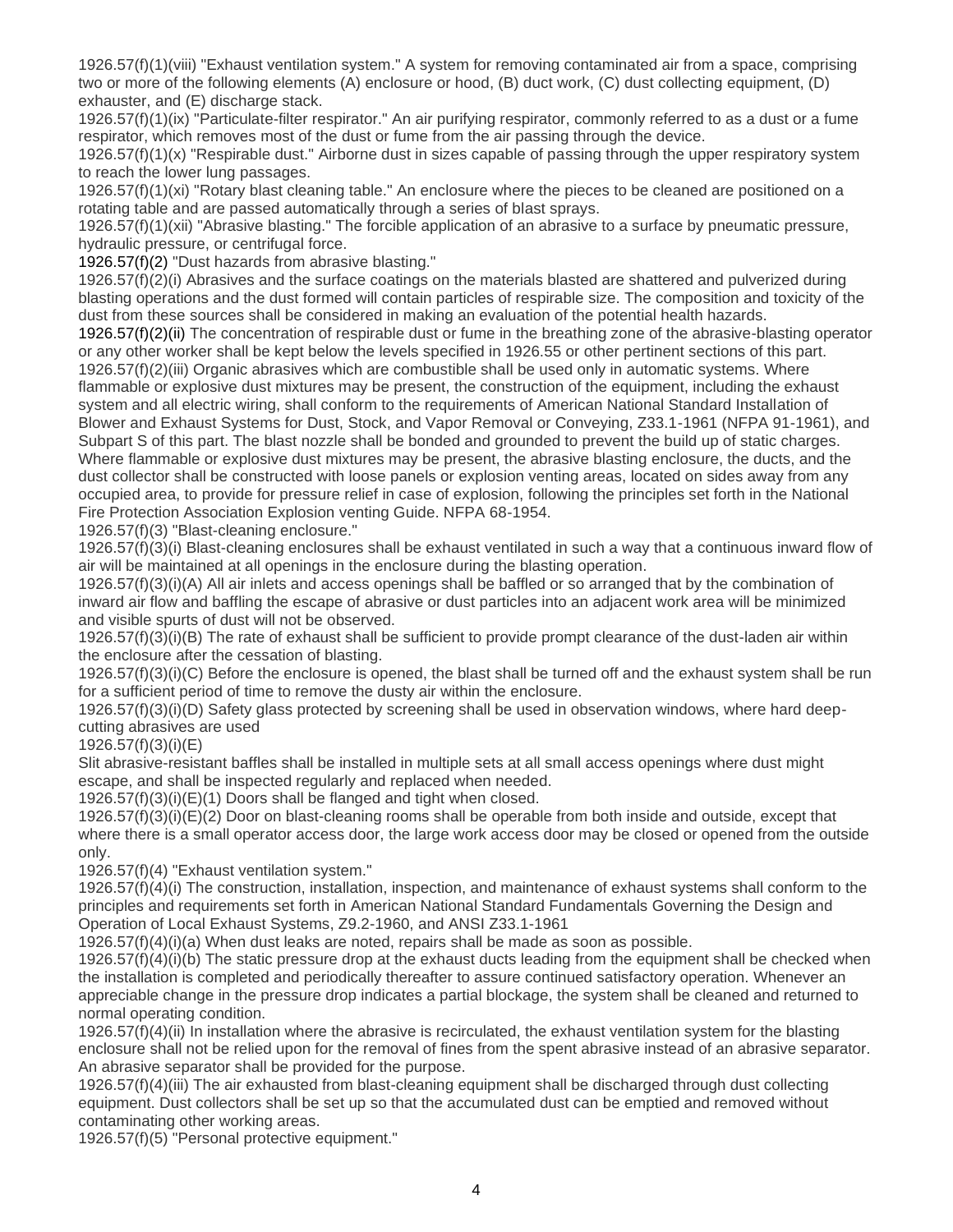[1926.57\(f\)\(5\)\(i\)](https://www.osha.gov/laws-regs/interlinking/standards/1926.57(f)(5)(i)) Employers must use only respirators approved by NIOSH under 42 CFR part 84 for protecting employees from dusts produced during abrasive-blasting operations.

[1926.57\(f\)\(5\)\(ii\) A](https://www.osha.gov/laws-regs/interlinking/standards/1926.57(f)(5)(ii))brasive-blasting respirators shall be worn by all abrasive-blasting operators:

1926.57(f)(5)(ii)(A) When working inside of blast-cleaning rooms, or

1926.57(f)(5)(ii)(B) When using silica sand in manual blasting operations where the nozzle and blast are not physically separated from the operator in an exhaust ventilated enclosure, or

1926.57(f)(5)(ii)(C) Where concentrations of toxic dust dispersed by the abrasive blasting may exceed the limits set in 1926.55 or other pertinent sections of this part and the nozzle and blast are not physically separated from the operator in an exhaust-ventilated enclosure.

1926.57(f)(5)(iii) Properly fitted particulate-filter respirators, commonly referred to as dust-filter respirators, may be used for short, intermittent, or occasional dust exposures such as cleanup, dumping of dust collectors, or unloading shipments of sand at a receiving point when it is not feasible to control the dust by enclosure, exhaust ventilation, or other means. The respirators used must be approved by NIOSH under 42 CFR part 84 for protection against the specific type of dust encountered.

1926.57(f)(5)(iv) A respiratory protection program as defined and described in 1926.103, shall be established wherever it is necessary to use respiratory protective equipment.

1926.57(f)(5)(v) Operators shall be equipped with heavy canvas or leather gloves and aprons or equivalent protection to protect them from the impact of abrasives. Safety shoes shall be worn to protect against foot injury where heavy pieces of work are handled.

1926.57(f)(5)(v)(A) Safety shoes shall conform to the requirements of American National Standard for Men's Safety-Toe Footwear, Z41.1-1967.

1926.57(f)(5)(v)(B) Equipment for protection of the eyes and face shall be supplied to the operator when the respirator design does not provide such protection and to any other personnel working in the vicinity of abrasive blasting operations. This equipment shall conform to the requirements of 1926.102.

1926.57(f)(6) Air supply and air compressors. Air for abrasive-blasting respirators must be free of harmful quantities of dusts, mists, or noxious gases, and must meet the requirements for supplied-air quality and use specified in 29 CFR 1910.134(i).

1926.57(f)(7) "Operational procedures and general safety." Dust shall not be permitted to accumulate on the floor or on ledges outside of an abrasive-blasting enclosure, and dust spills shall be cleaned up promptly. Aisles and walkways shall be kept clear of steel shot or similar abrasive which may create a slipping hazard. 1926.57(f)(8) "Scope."

1926.57(f)(8)(i) This paragraph applies to all operations where an abrasive is forcibly applied to a surface by pneumatic or hydraulic pressure, or by centrifugal force. It does not apply to steam blasting, or steam cleaning, or hydraulic cleaning methods where work is done without the aid of abrasives.

### <span id="page-4-0"></span>**1926.57(g) "Grinding, polishing, and buffing operations".**

1926.57(g)(1) "Definitions applicable to this paragraph".

1926.57(g)(1)(i) "Abrasive cutting-off wheels." Organic-bonded wheels, the thickness of which is not more than one forty-eighth of their diameter for those up to, and including, 20 inches (50.8 cm) in diameter, and not more than one-sixtieth of their diameter for those larger than 20 inches (50.8 cm) in diameter, used for a multitude of operations variously known as cutting, cutting off, grooving, slotting, coping, and jointing, and the like. The wheels may be "solid" consisting of organic-bonded abrasive material throughout, "steel centered" consisting of a steel disc with a rim of organic-bonded material molded around the periphery, or of the "inserted tooth" type consisting of a steel disc with organic-bonded abrasive teeth or inserts mechanically secured around the periphery.

1926.57(g)(1)(ii) "Belts." All power-driven, flexible, coated bands used for grinding, polishing, or buffing purposes. 1926.57(g)(1)(iii) "Branch pipe." The part of an exhaust system piping that is connected directly to the hood or enclosure.

1926.57(g)(1)(iv) "Cradle." A movable fixture, upon which the part to be ground or polished is placed.

1926.57(g)(1)(v) "Disc wheels." All power-driven rotatable discs faced with abrasive materials, artificial or natural, and used for grinding or polishing on the side of the assembled disc.

1926.57(g)(1)(vi) "Entry loss." The loss in static pressure caused by air flowing into a duct or hood. It is usually expressed in inches of water gauge.

1926.57(g)(1)(vii) "Exhaust system." A system consisting of branch pipes connected to hoods or enclosures, one or more header pipes, an exhaust fan, means for separating solid contaminants from the air flowing in the system, and a discharge stack to outside.

1926.57(g)(1)(viii) "Grinding wheels." All power-driven rotatable grinding or abrasive wheels, except disc wheels as defined in this standard, consisting of abrasive particles held together by artificial or natural bonds and used for peripheral grinding.

1926.57(g)(1)(ix) "Header pipe (main pipe)." A pipe into which one or more branch pipes enter and which connects such branch pipes to the remainder of the exhaust system.

1926.57(g)(1)(x) "Hoods and enclosures." The partial or complete enclosure around the wheel or disc through which air enters an exhaust system during operation.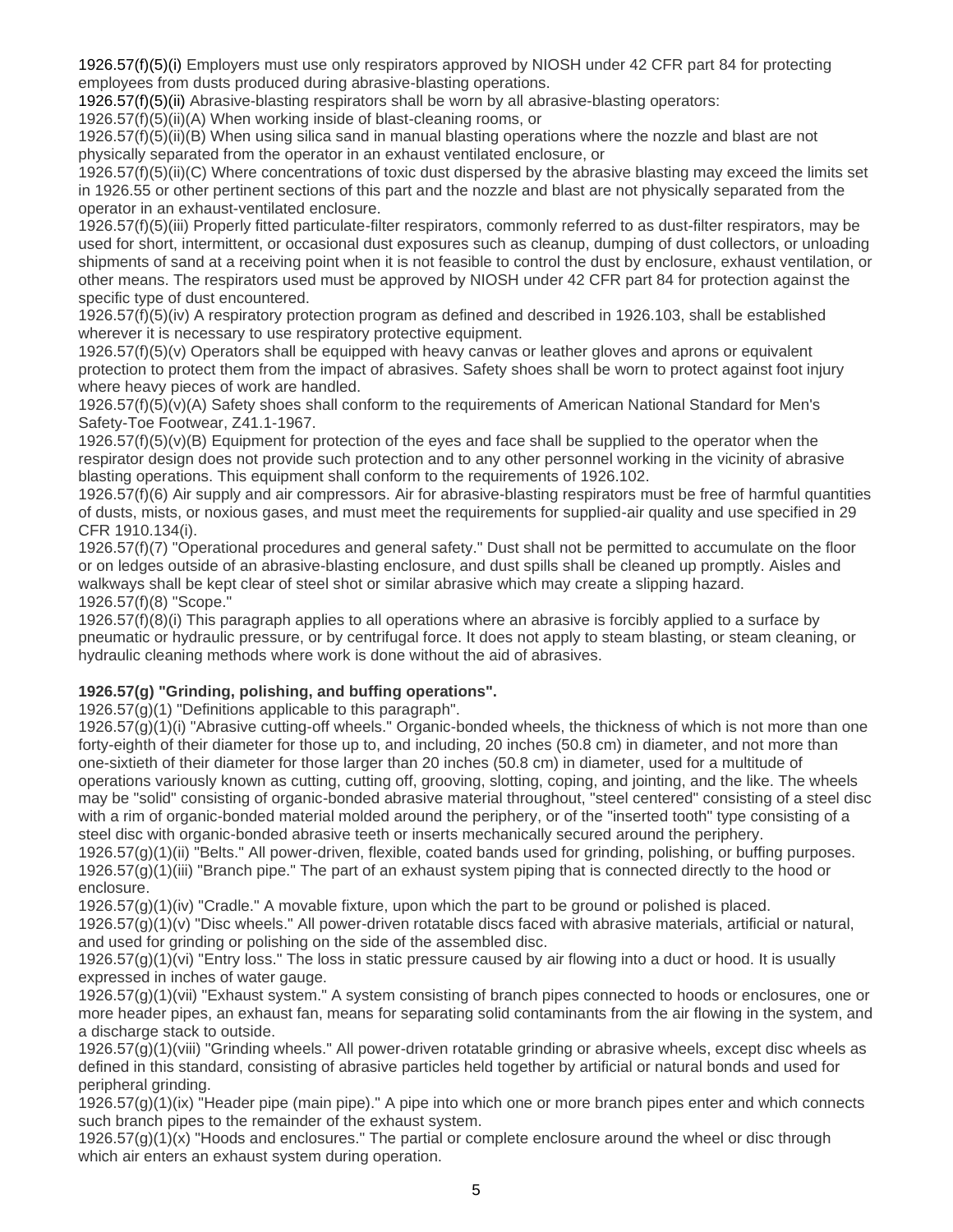1926.57(g)(1)(xi) "Horizontal double-spindle disc grinder." A grinding machine carrying two power-driven, rotatable, coaxial, horizontal spindles upon the inside ends of which are mounted abrasive disc wheels used for grinding two surfaces simultaneously.

1926.57(g)(1)(xii) Horizontal single-spindle disc grinder. A grinding machine carrying an abrasive disc wheel upon one or both ends of a power-driven, rotatable single horizontal spindle.

1926.57(g)(1)(xiii) "Polishing and buffing wheels." All power-driven rotatable wheels composed all or in part of textile fabrics, wood, felt, leather, paper, and may be coated with abrasives on the periphery of the wheel for purposes of polishing, buffing, and light grinding.

1926.57(g)(1)(xiv) "Portable grinder." Any power-driven rotatable grinding, polishing, or buffing wheel mounted in such manner that it may be manually manipulated.

1926.57(g)(1)(xv) "Scratch brush wheels." All power-driven rotatable wheels made from wire or bristles, and used for scratch cleaning and brushing purposes.

1926.57(g)(1)(xvi) "Swing-frame grinder." Any power-driven rotatable grinding, polishing, or buffing wheel mounted in such a manner that the wheel with its supporting framework can be manipulated over stationary objects.

1926.57(g)(1)(xvii) "Velocity pressure (vp)." The kinetic pressure in the direction of flow necessary to cause a fluid at rest to flow at a given velocity. It is usually expressed in inches of water gauge.

1926.57(g)(1)(xviii) "Vertical spindle disc grinder." A grinding machine having a vertical, rotatable power-driven spindle carrying a horizontal abrasive disc wheel.

1926.57(g)(2) "Application." Wherever dry grinding, dry polishing or buffing is performed, and employee exposure, without regard to the use of respirators, exceeds the permissible exposure limits prescribed in 1926.55 or other pertinent sections of this part, a local exhaust ventilation system shall be provided and used to maintain employee exposures within the prescribed limits.

1926.57(g)(3) "Hood and branch pipe requirements."

1926.57(g)(3)(i) Hoods connected to exhaust systems shall be used, and such hoods shall be designed, located, and placed so that the dust or dirt particles shall fall or be projected into the hoods in the direction of the air flow. No wheels, discs, straps, or belts shall be operated in such manner and in such direction as to cause the dust and dirt particles to be thrown into the operator's breathing zone.

1926.57(g)(3)(ii) Grinding wheels on floor stands, pedestals, benches, and special-purpose grinding machines and abrasive cutting-off wheels shall have not less than the minimum exhaust volumes shown in Table D-57.1 with a recommended minimum duct velocity of 4,500 feet per minute in the branch and 3,500 feet per minute in the main. The entry losses from all hoods except the vertical-spindle disc grinder hood, shall equal 0.65 velocity pressure for a straight takeoff and 0.45 velocity pressure for a tapered takeoff. The entry loss for the vertical-spindle disc grinder hood is shown in figure D-57.1 (following paragraph (g) of this section).

| <u> UNITELLU / INTERNIUM LUUTITINU ULI IIILLEU</u> |                          |                        |  |  |  |
|----------------------------------------------------|--------------------------|------------------------|--|--|--|
| Wheel diameter, inches (cm)                        | Wheel width, inches (cm) | Minimum exhaust volume |  |  |  |
|                                                    |                          | ( feet (3) / min.)     |  |  |  |
|                                                    | $1\frac{1}{2}$ (3.81)    | 220                    |  |  |  |
| Over 9 to 16 (22.86 to 40.64)                      | 2(5.08)                  | 390                    |  |  |  |
| Over 16 to 19 (40.64 to 48.26)                     | 3(7.62)                  | 500                    |  |  |  |
| Over 19 to 24 (48.26 to 60.96)                     | 4 (10.16)                | 610                    |  |  |  |
| Over 24 to 30 (60.96) to 76.2)                     | 5(12.7)                  | 880                    |  |  |  |
| Over 30 to 36 (76.2 to 91.44)                      | 6(15.24)                 | 1,200                  |  |  |  |

TABLE D-57.1 – GRINDING AND ABRASIVE CUTTING-OFF WHEELS

For any wheel wider than wheel diameters shown in Table D-57.1, increase the exhaust volume by the ratio of the new width to the width shown.

Example:

If wheel width =  $4 \frac{1}{2}$  inches (11.43 cm), then  $(4.5/4) \times 610 = 686$  (rounded to 690).

1926.57(g)(3)(iii) Scratch-brush wheels and all buffing and polishing wheels mounted on floor stands, pedestals, benches, or special-purpose machines shall have not less than the minimum exhaust volume shown in Table D-57.2.

| Wheel diameter, inches (cm)      | Wheel width, inches (cm) | Minimum exhaust volume             |  |
|----------------------------------|--------------------------|------------------------------------|--|
|                                  |                          | $(\text{feet } (3) / \text{min.})$ |  |
| $\overline{1}$ o 9 (22.86)       | 2(5.08)                  | 300                                |  |
| Over 9 to 16 (22.86 to 40.64)    | 3(7.62)                  | 500                                |  |
| Over 16 to 19 (40.64 to 48.26)   | 4 (10.16)                | 610                                |  |
| Over 19 to 24 (48.26 to 60.96)   | 5(12.7)                  | 740                                |  |
| Over 24 to 30 (60.96 to $76.2$ ) | 6(15.24)                 | 1,040                              |  |

#### TABLE D-57.2 – BUFFING AND POLISHING WHEELS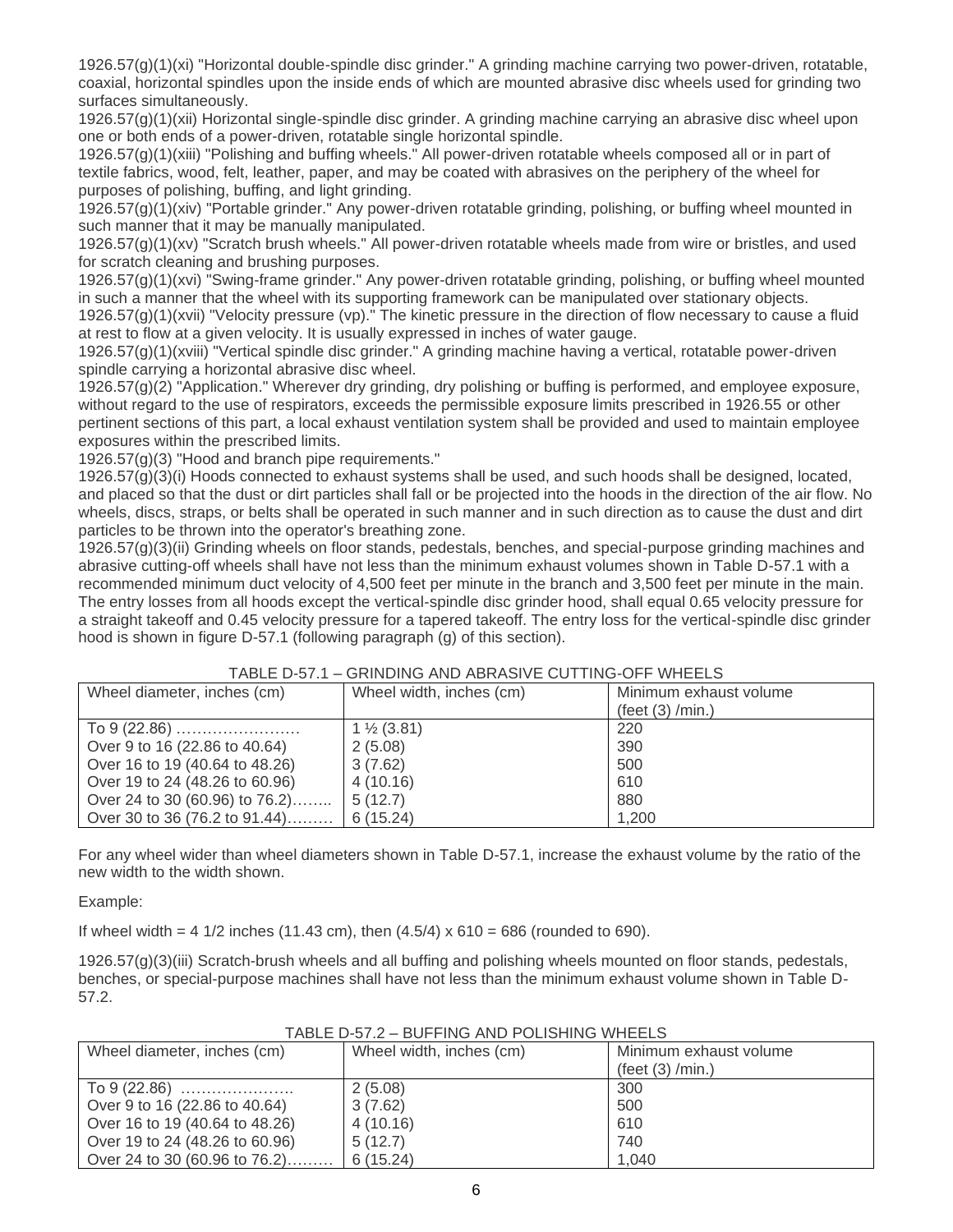|  | ົ (76.∠<br>36<br>44)<br>ි to s<br>Over<br>. u≁<br>-30 to<br>. | (4E)<br>') Д<br>v<br>∣ J.∠ | 1.200 |
|--|---------------------------------------------------------------|----------------------------|-------|
|--|---------------------------------------------------------------|----------------------------|-------|

1926.57(g)(3)(iv) Grinding wheels or discs for horizontal single-spindle disc grinders shall be hooded to collect the dust or dirt generated by the grinding operation and the hoods shall be connected to branch pipes having exhaust volumes as shown in Table D-57.3.

TABLE D-57.3 – HORIZONTAL SINGLE-SPINDLE DISC GRINDER

| Disc diameter, inches (cm) | Exhaust volume (feet (3) /min.) |  |  |  |  |
|----------------------------|---------------------------------|--|--|--|--|
|                            | 220                             |  |  |  |  |
|                            | 390                             |  |  |  |  |
|                            | 610                             |  |  |  |  |
|                            | 880                             |  |  |  |  |

1926.57(g)(3)(v) Grinding wheels or discs for horizontal double-spindle disc grinders shall have a hood enclosing the grinding chamber and the hood shall be connected to one or more branch pipes having exhaust volumes as shown in Table D-57.4.

TABLE D-57.4 – HORIZONTAL DOUBLE-SPINDLE DISC GRINDER

| Disc diameter, inches (cm) | Exhaust volume (feet (3)/min.) |
|----------------------------|--------------------------------|
|                            | 610                            |
|                            | 880                            |
|                            | 1,200                          |
|                            | 1.770                          |
|                            | 6,280                          |

1926.57(g)(3)(vi) Grinding wheels or discs for vertical single-spindle disc grinders shall be encircled with hoods to remove the dust generated in the operation. The hoods shall be connected to one or more branch pipes having exhaust volumes as shown in Table D-57.5.

|                                  | One-half or more of disc covered |              | Disc not covered |              |
|----------------------------------|----------------------------------|--------------|------------------|--------------|
| Disc diameter, inches (cm)       | Number (1)                       | Exhaust foot | Number (1)       | Exhaust foot |
|                                  |                                  | $(3)$ /min.  |                  | $(3)$ /min.  |
|                                  |                                  | 500          |                  | 780          |
| Over 20 to 30 (50.8 to 76.2)     |                                  | 780          |                  | 1,480        |
| Over 30 to 53 (76.2 to 134.62)   |                                  | 1,770        |                  | 3,530        |
| Over 53 to 72 (134.62 to 182.88) |                                  | 3,140        |                  | 6,010        |

Footnote (1) Number of exhaust outlets around periphery of hood, or equal distribution provided by other means.

1926.57(g)(3)(vii) Grinding and polishing belts shall be provided with hoods to remove dust and dirt generated in the operations and the hoods shall be connected to branch pipes having exhaust volumes as shown in Table D-57.6.

| Belts width, inches (cm) | Exhaust volume (feet (3) /min.) |
|--------------------------|---------------------------------|
|                          | 220                             |
|                          | 300                             |
|                          | 390                             |
|                          | 500                             |
|                          | 610                             |
|                          | 740                             |

TABLE D-57.6 – GRINDING AND POLISHING BELTS

1926.57(g)(3)(viii) Cradles and swing-frame grinders. Where cradles are used for handling the parts to be ground, polished, or buffed, requiring large partial enclosures to house the complete operation, a minimum average air velocity of 150 feet per minute shall be maintained over the entire opening of the enclosure. Swing-frame grinders shall also be exhausted in the same manner as provided for cradles. (See fig. D-57.3)

1926.57(g)(3)(ix) Where the work is outside the hood, air volumes must be increased as shown in American Standard Fundamentals Governing the Design and Operation of Local Exhaust Systems, Z9.2-1960 (section 4, exhaust hoods).

1926.57(g)(4) "Exhaust systems."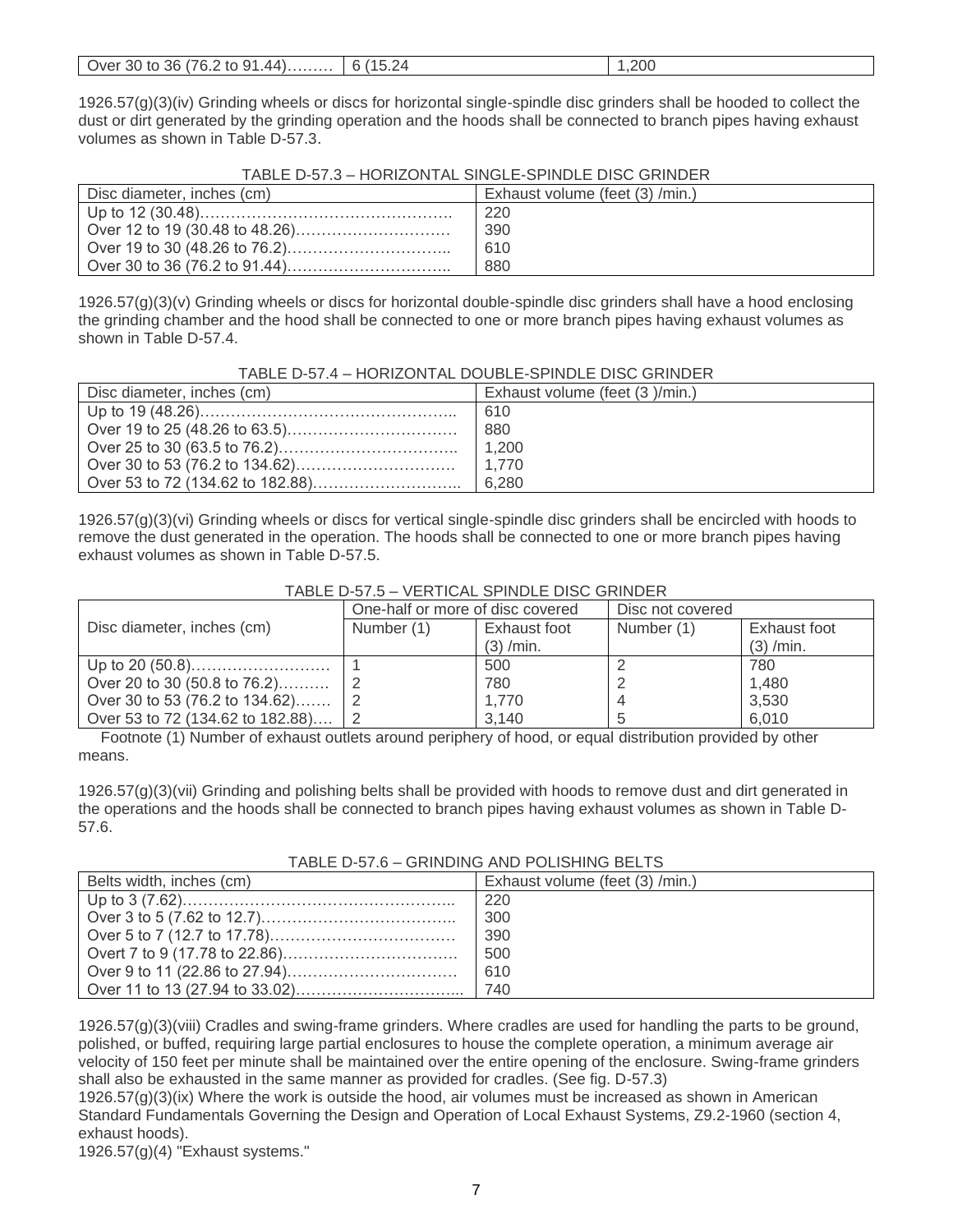1926.57(g)(4)(i) Exhaust systems for grinding, polishing, and buffing operations should be designed in accordance with American Standard Fundamentals Governing the Design and Operation of Local Exhaust Systems, Z9.2-1960. 1926.57(g)(4)(ii) Exhaust systems for grinding, polishing, and buffing operations shall be tested in the manner described in American Standard Fundamentals Governing the Design and Operation of Local Exhaust Systems, Z9.2-1960.

1926.57(g)(4)(iii) ll exhaust systems shall be provided with suitable dust collectors.

1926.57(g)(5) "Hood and enclosure design."

 $1926.57(g)(5)(i)$  -

1926.57(g)(5)(i)(A) It is the dual function of grinding and abrasive cutting-off wheel hoods to protect the operator from the hazards of bursting wheels as well as to provide a means for the removal of dust and dirt generated. All hoods shall be not less in structural strength than specified in the American National Standard Safety Code for the Use, Care, and Protection of Abrasive Wheels, B7.1-1970.

1926.57(g)(5)(i)(B) Due to the variety of work and types of grinding machines employed, it is necessary to develop hoods adaptable to the particular machine in question, and such hoods shall be located as close as possible to the operation.

1926.57(g)(5)(ii) Exhaust hoods for floor stands, pedestals, and bench grinders shall be designed in accordance with figure D-57.2. The adjustable tongue shown in the figure shall be kept in working order and shall be adjusted within one-fourth inch (0.635 cm) of the wheel periphery at all times.

1926.57(g)(5)(iii) Swing-frame grinders shall be provided with exhaust booths as indicated in figure D-57.3. 1926.57(g)(5)(iv) Portable grinding operations, whenever the nature of the work permits, shall be conducted within a partial enclosure. The opening in the enclosure shall be no larger than is actually required in the operation and an average face air velocity of not less than 200 feet per minute shall be maintained.

1926.57(g)(5)(v) Hoods for polishing and buffing, and scratch-brush wheels shall be constructed to conform as closely to figure D-57.4 as the nature of the work will permit.

1926.57(g)(5)(vi) Cradle grinding and polishing operations shall be performed within a partial enclosure similar to figure D-57.5. The operator shall be positioned outside the working face of the opening of the enclosure. The face opening of the enclosure should not be any greater in area than that actually required for the performance of the operation and the average air velocity into the working face of the enclosure shall not be less than 150 feet per minute.

1926.57(g)(5)(vii) Hoods for horizontal single-spindle disc grinders shall be constructed to conform as closely as possible to the hood shown in figure D-57.6. It is essential that there be a space between the back of the wheel and the hood, and a space around the periphery of the wheel of at least 1 inch (2.54 cm) in order to permit the suction to act around the wheel periphery. The opening on the side of the disc shall be no larger than is required for the grinding operation but must never be less than twice the area of the branch outlet.

1926.57(g)(5)(viii) Horizontal double-spindle disc grinders shall have a hood encircling the wheels and grinding chamber similar to the illustrated in figure D-57.7. The openings for passing the work into the grinding chamber should be kept as small as possible, but must never be less than twice the area of the branch

outlets.1926.57(g)(5)(ix) Vertical-spindle disc grinders shall be encircled with a hood so constructed that the heavy dust is drawn off a surface of the disc and the lighter dust exhausted through a continuous slot at the top of the hood as shown in figure D-57.1.

1926.57(g)(5)(x) Grinding and polishing belt hoods shall be constructed as close to the operation as possible. The hood should extend almost to the belt, and 1-inch (2.54 cm) wide openings should be provided on either side.

Figure D-57.8 shows a typical hood for a belt operation.

| Dia. D inches (cm) |              | <b>Exhaust E</b> |                            | Volume Exhausted at      | <b>Note</b>                                                                                       |
|--------------------|--------------|------------------|----------------------------|--------------------------|---------------------------------------------------------------------------------------------------|
| Min.               | Max.         | No Pipes         | Dia.                       | 4,500 ft/min ft (3) /min |                                                                                                   |
| .                  | 20<br>(50.8) |                  | $4\frac{1}{4}$<br>(10.795) | 500                      | When one-half or more of<br>the disc can be hooded,<br>use exhaust ducts as<br>shown at the left. |
| Over 20<br>(50.8)  | 30<br>(76.2) | 2                | 4<br>(10.16)               | 780                      |                                                                                                   |
| Over 30<br>(76.2)  |              | 2                | 6                          | 1,770                    |                                                                                                   |

Figure D-57.1 – Vertical Spindle Disc Grinder Exhaust Hood and Branch Pipe Connections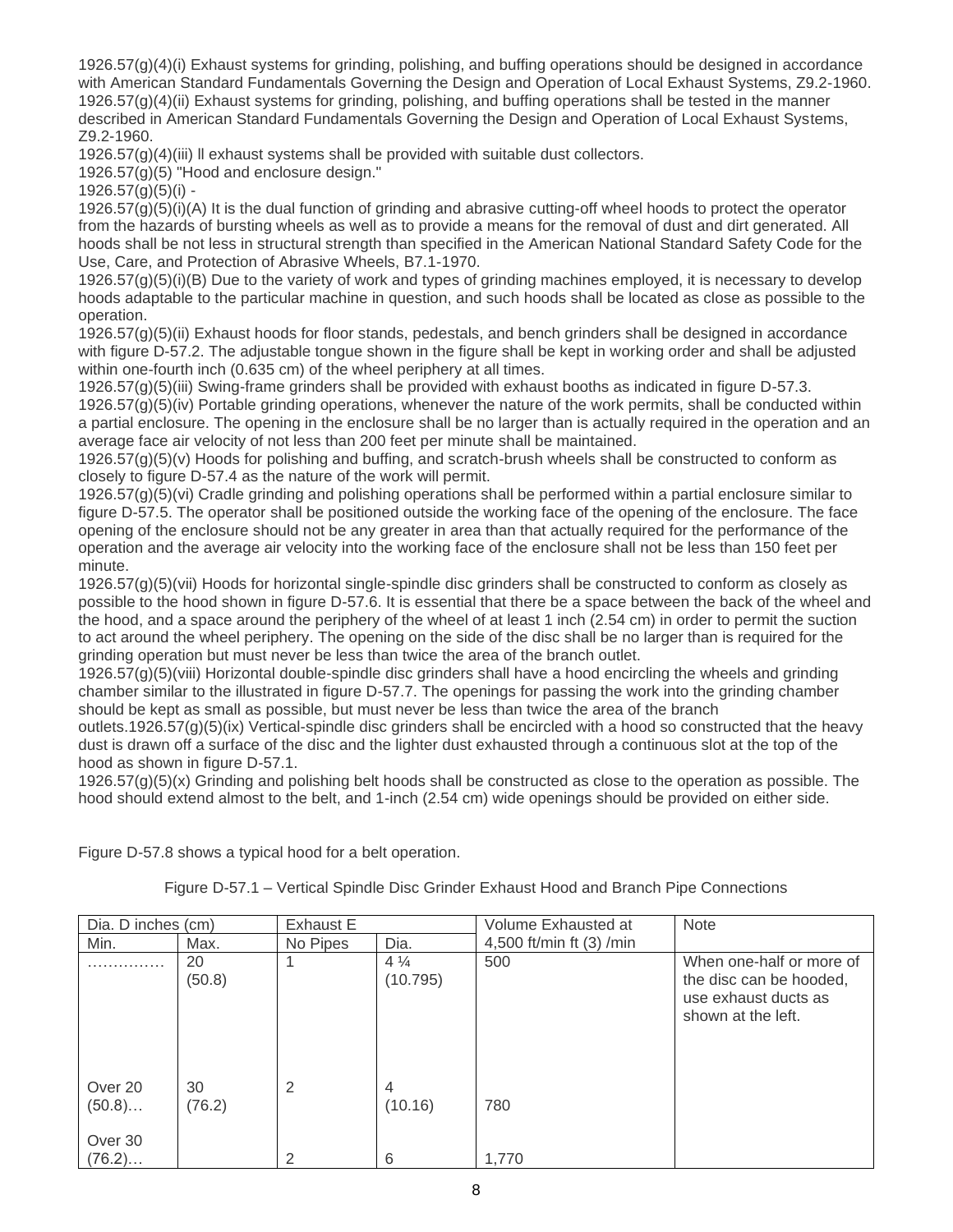| Over 53<br>(134.62) | 72<br>(182.88) |                | (15.24)                   |       |                                                                              |
|---------------------|----------------|----------------|---------------------------|-------|------------------------------------------------------------------------------|
|                     | 72<br>(182.88) | $\overline{2}$ | $\,8\,$<br>(20.32)        | 3,140 |                                                                              |
|                     | 20<br>(50.8)   | $\overline{2}$ | 4<br>(10.16)              | 780   | When no hood ca be used<br>over disc, use exhaust<br>ducts as shown at left. |
| Over 20<br>(50.8)   | 20<br>(50.8)   | $\overline{2}$ | 4<br>(10.16)              | 780   |                                                                              |
| Over 30<br>(76.2)   | 30<br>(76.2)   | $\overline{2}$ | $5\frac{1}{2}$<br>(13.97) | 1,480 |                                                                              |
| Over 53<br>(134.62) | 53<br>(134.62) | $\overline{4}$ | 6<br>(15.24)              | 3,530 |                                                                              |
|                     | 72<br>(182.88) | 5              | 7<br>(17.78)              | 6,010 |                                                                              |

Entry loss=1.0 slot velocity pressure + 0.5 branch velocity pressure. Minimum slot velocity=2,000 ft/min  $-1/2$  -inch (1.27 cm) slot width.

| Figure D-57.2 - Standard Grinder Hood |  |
|---------------------------------------|--|
|---------------------------------------|--|

| Wheel dimension, inches (centimeters) |            |                       | Exhaust outlet, inches | Volume of air at 4,500 |  |
|---------------------------------------|------------|-----------------------|------------------------|------------------------|--|
| Diameter                              |            | Width, Max            | (centimeters) E        | ft/min                 |  |
| $Min = d$                             | $Max = D$  |                       |                        |                        |  |
|                                       | 9(22.86)   | $1\frac{1}{2}$ (3.81) | 3                      | 220                    |  |
| Over 9 (22.86)                        | 16 (40.64) | 2(5.08)               | $\overline{4}$         | 390                    |  |
| Over 16 (40.64)                       | 19 (48.26) | 3(7.62)               | $4\frac{1}{2}$         | 500                    |  |
| Over 19 (48.26)                       | 24 (60.96) | 4(10.16)              | 5                      | 610                    |  |
| Over 24 (60.96)                       | 30(76.2)   | 5(12.7)               | 6                      | 880                    |  |
| Over 30 (76.2)                        | 36 (91.44) | 6(15.24)              | 7                      | 1,200                  |  |
|                                       |            |                       |                        |                        |  |

Entry loss = 0.45 velocity pressure for tapered takeoff 0.65 velocity pressure for straight takeoff.

Figure D-57.3 – A method of Applying an Exhaust Enclosure to Swing-Frame Grinders

Note: Baffle to reduce front opening as much as possible.

| Wheel dimension, inches (centimeters) |            |            | Exhaust outlet, inches | Volume of air at 4,500 |  |
|---------------------------------------|------------|------------|------------------------|------------------------|--|
| Diameter                              |            | Width, Max | (centimeters) E        | ft/min                 |  |
| $Min = d$                             | $Max = D$  |            |                        |                        |  |
|                                       | 9(22.86)   | 2(5.08)    | $3\frac{1}{2}(3.81)$   | 300                    |  |
| Over 9 (22.86)                        | 16 (40.64) | 3(5.08)    |                        | 500                    |  |

# Figure D-57.4 Standard Buffing and Polishing Hood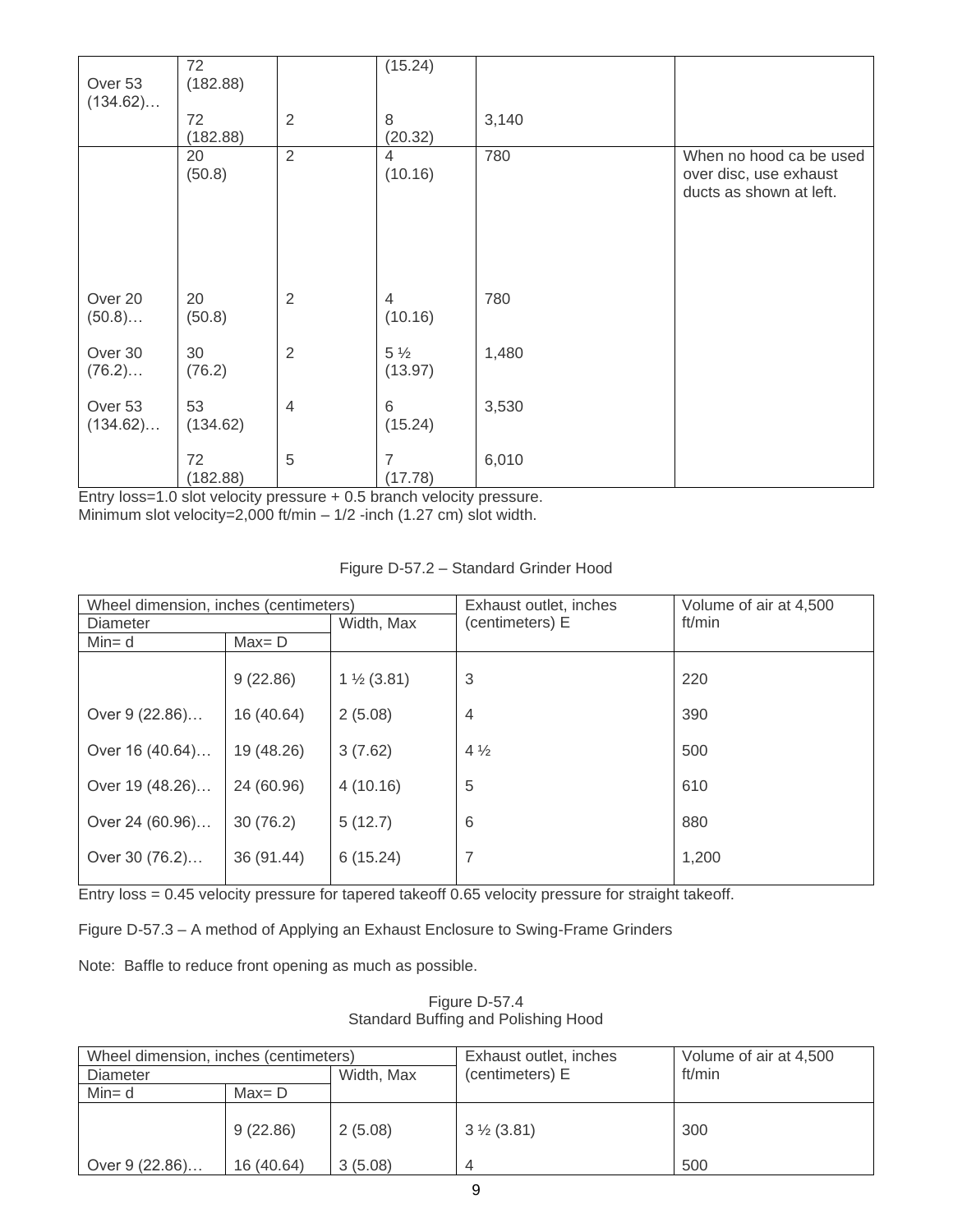| 19 (48.26) | 4(11.43) | 5              | 610   |
|------------|----------|----------------|-------|
| 24 (60.96) | 5(12.7)  | $5\frac{1}{2}$ | 740   |
| 30(76.2)   | 6(15.24) | $6\frac{1}{2}$ | 1,040 |
| 36 (91.44) | 6(15.24) |                | 1,200 |
|            |          |                |       |

Entry loss = 0.15 velocity pressure for tapered takeoff; 0.65 velocity pressure for straight takeoff.

Figure D-57.5 – Cradle Polishing or Grinding Enclosure

Entry loss = 0.45 velocity pressure for tapered takeoff.

## Figure D-57.6 – Horizontal Single-Spindle Disc Grinder Exhaust Hood and Branch Pipe Connections

| Dia D inches (centimeters) |            | Exhaust E dia. Inches<br>(cm) | Volume exhausted at 4,500 ft/min<br>$Ft(3)$ /min |
|----------------------------|------------|-------------------------------|--------------------------------------------------|
| Min.                       | Max.       |                               |                                                  |
|                            | 12 (30.48) | 3(7.6)                        | 220                                              |
| Over 12 (30.48)            | 19 (48.26) | 4(10.16)                      | 390                                              |
| Over 19 (48.26)            | 30(76.2)   | 5(12.7)                       | 610                                              |
| Over 30 (76.2)             | 36 (91.44) | 6(15.24)                      | 880                                              |
|                            |            |                               |                                                  |

NOTE: If grinding wheels are used for disc grinding purposes, hoods must conform to structural strength and materials as described in 9.1.

Entry loss = 0.45 velocity pressure for tapered takeoff.

| Disc dia. inches (centimeters) |                            | <b>Exhaust E</b> |       | Volume<br>exhausted at<br>4,500 ft/min. ft<br>$(3)$ /min | <b>Note</b>                                                                                     |
|--------------------------------|----------------------------|------------------|-------|----------------------------------------------------------|-------------------------------------------------------------------------------------------------|
| Min.                           | Max.                       | No<br>Pipes      | Dia.  |                                                          |                                                                                                 |
|                                | 19<br>(48.26)              | 1                | 5     | 610                                                      |                                                                                                 |
| Over 19 (48.26)                | 25<br>(63.5)               | 1                | $\,6$ | 880                                                      | When width "W" permits,<br>exhaust ducts should be<br>as near heaviest grinding<br>as possible. |
| Over 25 (63.5)                 | 30                         | 1                | 7     | 1,200                                                    |                                                                                                 |
| Over 30 (76.2)                 | (76.2)<br>53               | $\overline{2}$   | $\,6$ | 1,770                                                    |                                                                                                 |
| Over 53 (134.62)               | (134.62)<br>72<br>(182.88) | 4                | 8     | 6,280                                                    |                                                                                                 |

## Figure D-57.7 – Horizontal Double-Spindle Disc Grinder Exhaust Hood and Branch Pipe Connections

Entry loss = 0.45 velocity pressure for tapered takeoff.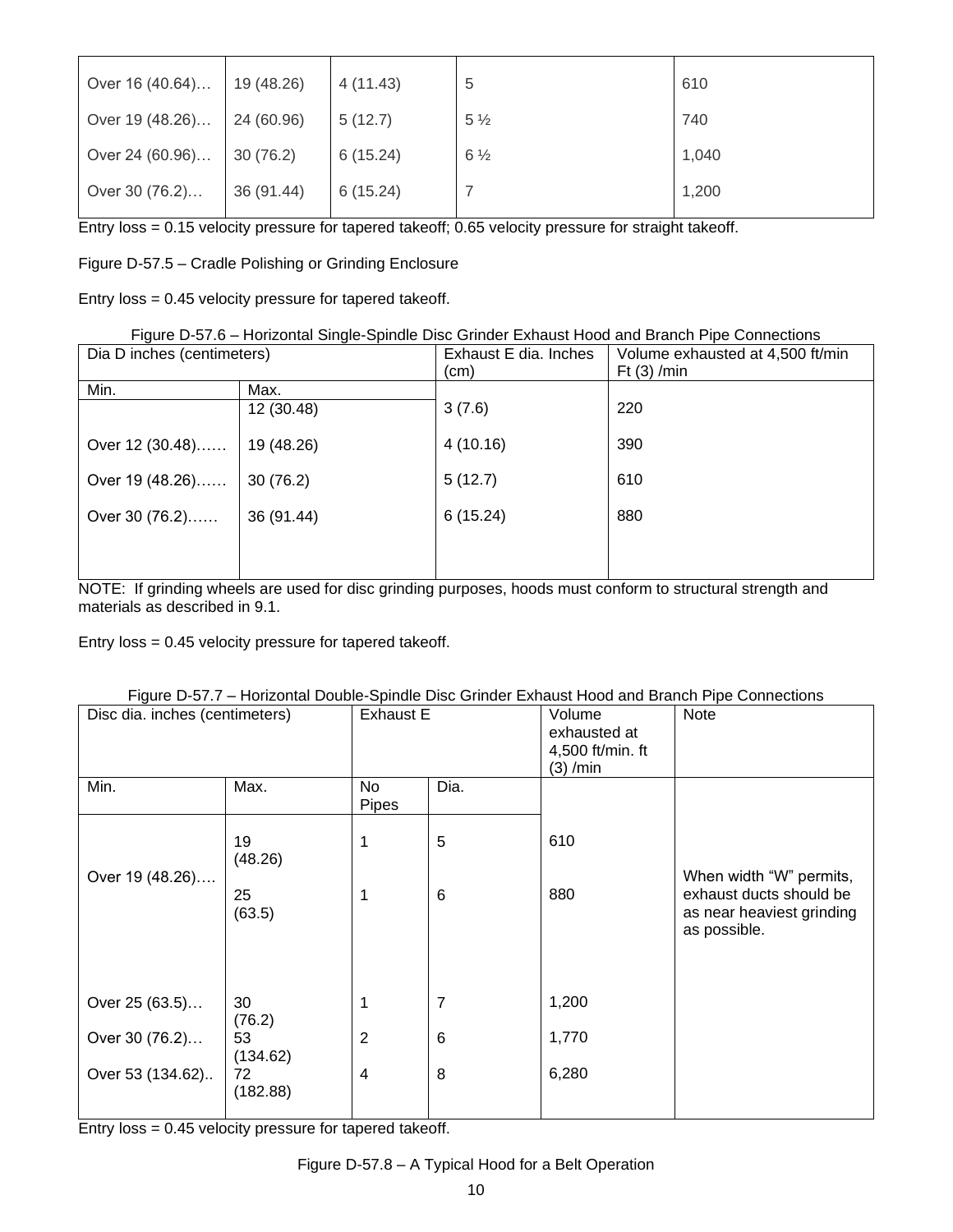|  |  | Entry loss = 0.45 velocity pressure for tapered takeoff |  |  |
|--|--|---------------------------------------------------------|--|--|
|  |  |                                                         |  |  |

| Little Rood – 0.40 VOIOORS production taporod tanguin |
|-------------------------------------------------------|
| Exhaust Volume ft. [1] /min                           |
| 220<br>300<br>390<br>500<br>610                       |
| 740                                                   |
|                                                       |

Minimum duct velocity =  $4,500$  ft/min branch, 3,500 ft/min main. Entry loss = 0.45 velocity pressure for tapered takeoff; 0.65 velocity pressure for straight takeoff.

1926.57(g)(6) "Scope." This paragraph (g), prescribes the use of exhaust hood enclosures and systems in removing dust, dirt, fumes, and gases generated through the grinding, polishing, or buffing of ferrous and nonferrous metals.

# <span id="page-10-0"></span>**1926.57(h) "Spray finishing operations".**

1926.57(h)(1) "Definitions applicable to this paragraph".

1926.57(h)(1)(i) "Spray-finishing operations." Spray-finishing operations are employment of methods wherein organic or inorganic materials are utilized in dispersed form for deposit on surfaces to be coated, treated, or cleaned. Such methods of deposit may involve either automatic, manual, or electrostatic deposition but do not include metal spraying or metallizing, dipping, flow coating, roller coating, tumbling, centrifuging, or spray washing and degreasing as conducted in self-contained washing and degreasing machines or systems.

1926.57(h)(1)(ii) "Spray booth." Spray booths are defined and described in 1926.66(a). (See sections 103, 104, and 105 of the Standard for Spray Finishing Using Flammable and Combustible Materials, NFPA No. 33-1969). 1926.57(h)(1)(iii) "Spray room." A spray room is a room in which spray-finishing operations not conducted in a spray booth are performed separately from other areas.

1926.57(h)(1)(iv) "Minimum maintained velocity." Minimum maintained velocity is the velocity of air movement which must be maintained in order to meet minimum specified requirements for health and safety.

1926.57(h)(2) "Location and application." Spray booths or spray rooms are to be used to enclose or confine all operations. Spray-finishing operations shall be located as provided in sections 201 through 206 of the Standard for Spray Finishing Using Flammable and Combustible Materials, NFPA No. 33-1969.

1926.57(h)(3) "Design and construction of spray booths."

1926.57(h)(3)(i) Spray booths shall be designed and constructed in accordance with 1926.66(b)(1) through (4) and (6) through (10)(see sections 301-304 and 306-310 of the Standard for Spray Finishing Using Flammable and Combustible Materials, NFPA No. 33-1969), for general construction specifications. For a more detailed discussion of fundamentals relating to this subject, see ANSI Z9.2-1960.

1926.57(h)(3)(i)(A) Lights, motors, electrical equipment, and other sources of ignition shall conform to the requirements of 1926.66(b)(10) and (c). (See section 310 and chapter 4 of the Standard for Spray Finishing Using Flammable and Combustible Materials NFPA No. 33-1969.)

1926.57(h)(3)(i)(B) In no case shall combustible material be used in the construction of a spray booth and supply or exhaust duct connected to it.

1926.57(h)(3)(ii) Unobstructed walkways shall not be less than 6 1/2 feet (1.976 m) high and shall be maintained clear of obstruction from any work location in the booth to a booth exit or open booth front. In booths where the open front is the only exit, such exits shall be not less than 3 feet (0.912 m) wide. In booths having multiple exits, such exits shall not be less than 2 feet (0.608 m) wide, provided that the maximum distance from the work location to the exit is 25 feet (7.6 m) or less. Where booth exits are provided with doors, such doors shall open outward from the booth.

1926.57(h)(3)(iii) Baffles, distribution plates, and dry-type overspray collectors shall conform to the requirements of 1926.66(b)(4) and (5). (See sections 304 and 305 of the Standard for Spray Finishing Using Flammable and Combustible Materials, NFPA No. 33-1969.)

1926.57(h)(3)(iii)(A) Overspray filters shall be installed and maintained in accordance with the requirements of 1926.66(b)(5), (see section 305 of the Standard for Spray Finishing Using Flammable and Combustible Materials, NFPA No. 33-1969), and shall only be in a location easily accessible for inspection, cleaning, or replacement. 1926.57(h)(3)(iii)(B) Where effective means, independent of the overspray filters, are installed which will result in design air distribution across the booth cross section, it is permissible to operate the booth without the filters in place.

1926.57(h)(3)(iv)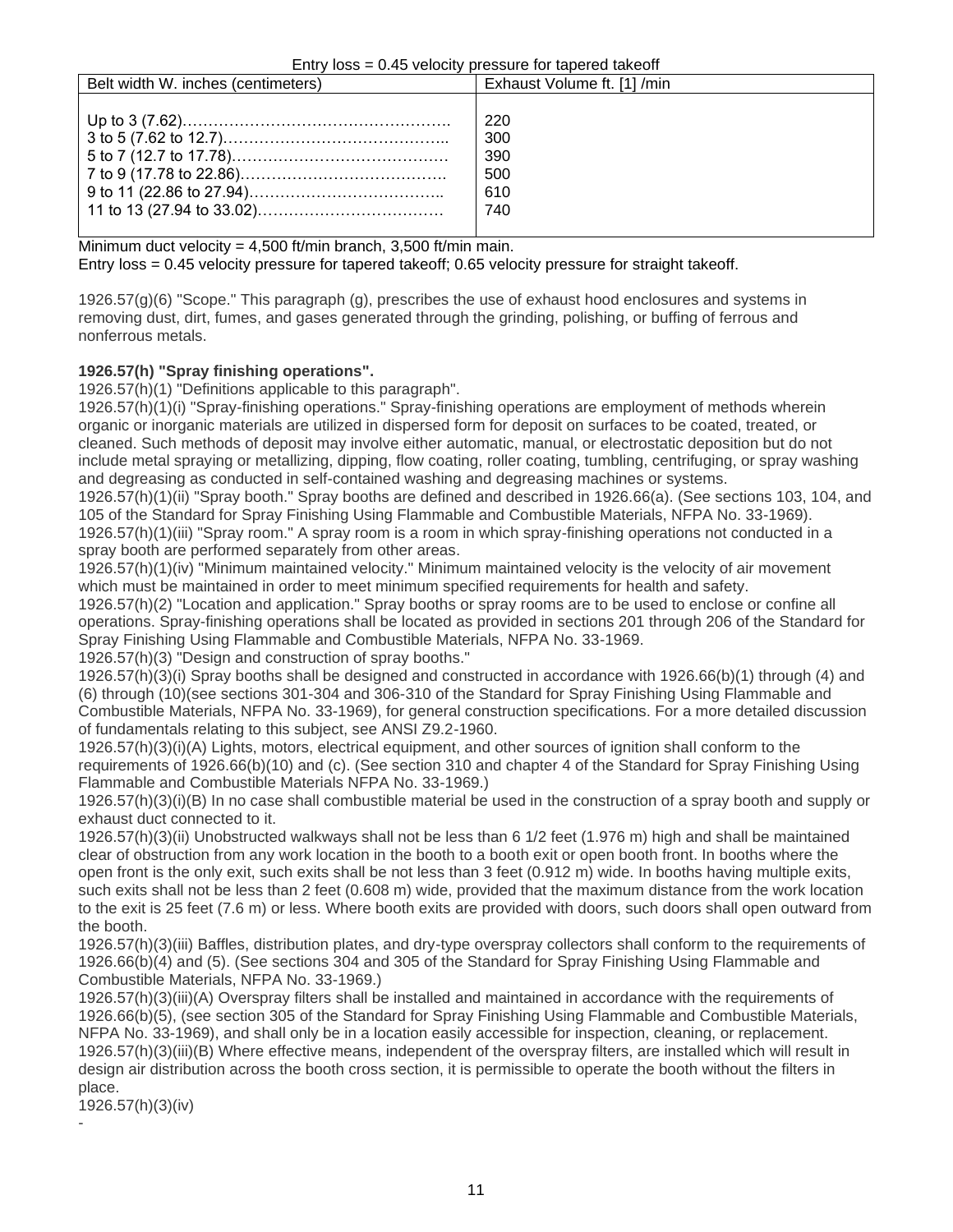1926.57(h)(3)(iv)(A) For wet or water-wash spray booths, the water-chamber enclosure, within which intimate contact of contaminated air and cleaning water or other cleaning medium is maintained, if made of steel, shall be 18 gage or heavier and adequately protected against corrosion.

1926.57(h)(3)(iv)(B) Chambers may include scrubber spray nozzles, headers, troughs, or other devices. Chambers shall be provided with adequate means for creating and maintaining scrubbing action for removal of particulate matter from the exhaust air stream.

1926.57(h)(3)(v) Collecting tanks shall be of welded steel construction or other suitable non-combustible material. If pits are used as collecting tanks, they shall be concrete, masonry, or other material having similar properties. 1926.57(h)(3)(v)(A) Tanks shall be provided with weirs, skimmer plates, or screens to prevent sludge and floating paint from entering the pump suction box. Means for automatically maintaining the proper water level shall also be provided. Fresh water inlets shall not be submerged. They shall terminate at least one pipe diameter above the safety overflow level of the tank.

1926.57(h)(3)(v)(B) Tanks shall be so constructed as to discourage accumulation of hazardous deposits. 1926.57(h)(3)(vi) Pump manifolds, raisers, and headers shall be adequately sized to insure sufficient water flow to provide efficient operation of the water chamber.

1926.57(h)(4) "Design and construction of spray rooms."

1926.57(h)(4)(i) Spray rooms, including floors, shall be constructed of masonry, concrete, or other noncombustible material.

1926.57(h)(4)(ii) Spray rooms shall have noncombustible fire doors and shutters.

1926.57(h)(4)(iii) Spray rooms shall be adequately ventilated so that the atmosphere in the breathing zone of the operator shall be maintained in accordance with the requirements of paragraph (h)(6)(ii) of this section.

1926.57(h)(4)(iv) Spray rooms used for production spray-finishing operations shall conform to the requirements for spray booths.

1926.57(h)(5) "Ventilation."

1926.57(h)(5)(i) Ventilation shall be provided in accordance with provisions of 1926.66(d)(see chapter 5 of the Standard for Spray Finishing Using Flammable or Combustible Materials, NFPA No. 33-1969); and in accordance with the following:

1926.57(h)(5)(i)(A) Where a fan plenum is used to equalize or control the distribution of exhaust air movement through the booth, it shall be of sufficient strength or rigidity to withstand the differential air pressure or other superficially imposed loads for which the equipment is designed and also to facilitate cleaning. Construction specifications shall be at least equivalent to those of paragraph (h)(5)(iii) of this section.

1926.57(h)(5)(ii) Inlet or supply ductwork used to transport makeup air to spray booths or surrounding areas shall be constructed of noncombustible materials.

1926.57(h)(5)(ii)(A) If negative pressure exists within inlet ductwork, all seams and joints shall be sealed if there is a possibility of infiltration of harmful quantities of noxious gases, fumes, or mists from areas through which ductwork passes.

1926.57(h)(5)(ii)(B) Inlet ductwork shall be sized in accordance with volume flow requirements and provide design air requirements at the spray booth.

1926.57(h)(5)(ii)(C) Inlet ductwork shall be adequately supported throughout its length to sustain at least its own weight plus any negative pressure which is exerted upon it under normal operating conditions.

1926.57(h)(5)(iii) [Reserved]

1926.57(h)(5)(iii)(A) Exhaust ductwork shall be adequately supported throughout its length to sustain its weight plus any normal accumulation in interior during normal operating conditions and any negative pressure exerted upon it. 1926.57(h)(5)(iii)(B) Exhaust ductwork shall be sized in accordance with good design practice which shall include consideration of fan capacity, length of duct, number of turns and elbows, variation in size, volume, and character of materials being exhausted. See American National Standard Z9.2-1960 for further details and explanation concerning elements of design.

1926.57(h)(5)(iii)(C) Longitudinal joints in sheet steel ductwork shall be either lock-seamed, riveted, or welded. For other than steel construction, equivalent securing of joints shall be provided.

1926.57(h)(5)(iii)(D) Circumferential joints in ductwork shall be substantially fastened together and lapped in the direction of airflow. At least every fourth joint shall be provided with connecting flanges, bolted together, or of equivalent fastening security.

1926.57(h)(5)(iii)(E) Inspection or clean-out doors shall be provided for every 9 to 12 feet (2.736 to 3.648 m) of running length for ducts up to 12 inches (0.304 m) in diameter, but the distance between clean-out doors may be greater for larger pipes. (See 8.3.21 of American National Standard Z9.1-1951.) A clean-out door or doors shall be provided for servicing the fan and where necessary, a drain shall be provided.

1926.57(h)(5)(iii)(F) Where ductwork passes through a combustible roof or wall, the roof or wall shall be protected at the point of penetration by open space or fire-resistive material between the duct and the roof or wall. When ducts pass through firewalls, they shall be provided with automatic fire dampers on both sides of the wall, except that three-eighth-inch steel plates may be used in lieu of automatic fire dampers for ducts not exceeding 18 inches (45.72 cm) in diameter.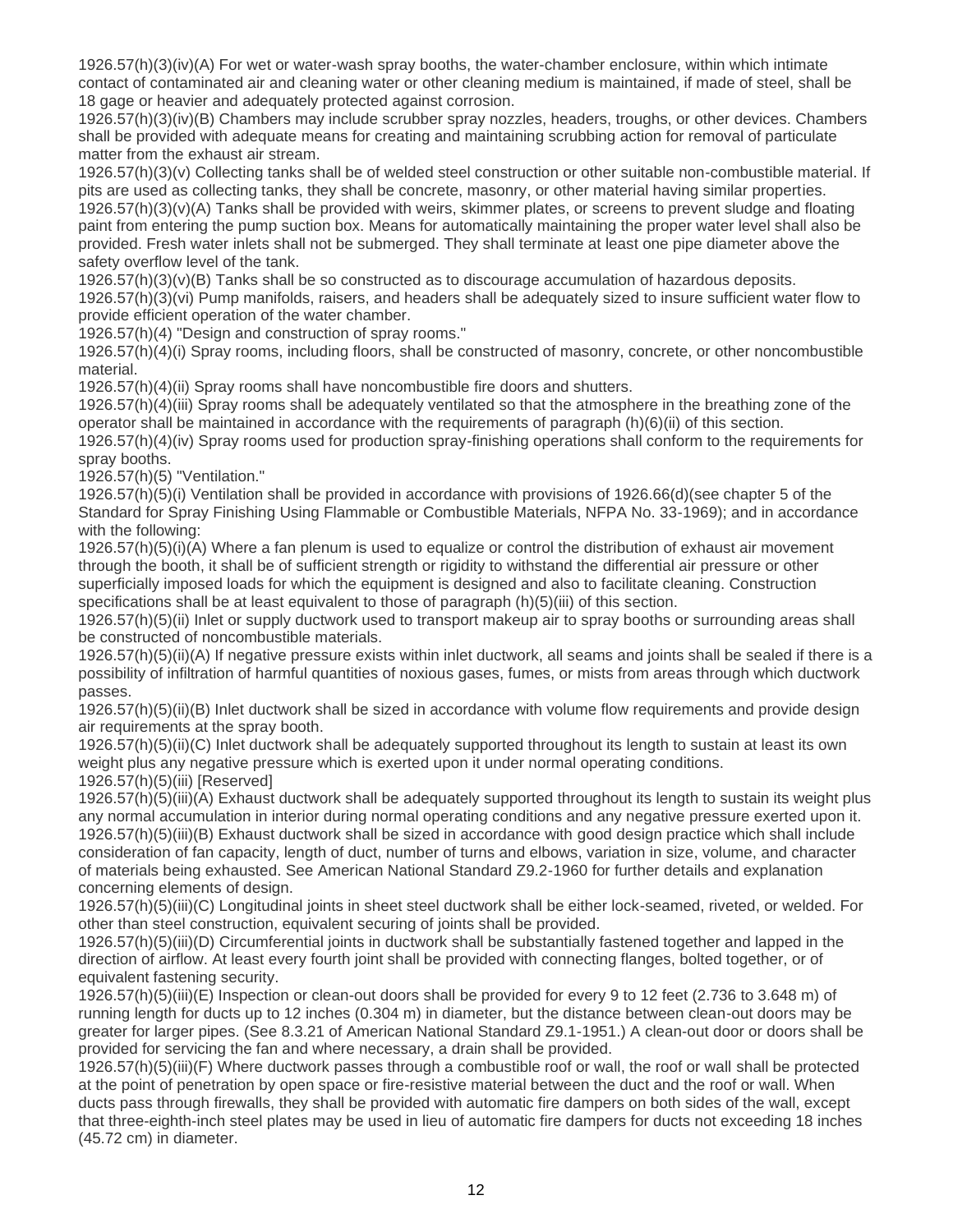1926.57(h)(5)(iii)(G) Ductwork used for ventilating any process covered in this standard shall not be connected to ducts ventilating any other process or any chimney or flue used for conveying any products of combustion. 1926.57(h)(6) "Velocity and air flow requirements."

1926.57(h)(6)(i) Except where a spray booth has an adequate air replacement system, the velocity of air into all openings of a spray booth shall be not less than that specified in Table D-57.7 for the operating conditions specified. An adequate air replacement system is one which introduces replacement air upstream or above the object being sprayed and is so designed that the velocity of air in the booth cross section is not less than that specified in Table D-57.7 when measured upstream or above the object being sprayed.

### TABLE D-57.7 – MINIMUM MAINTAINED VELOCITIES INTO SPRAY BOOTHS

| Operating conditions for objects<br>completely inside booth | Crossdraft, f.p.m. | Airflow velocities, f.p.m. |         |
|-------------------------------------------------------------|--------------------|----------------------------|---------|
|                                                             |                    | Design                     | Range   |
| Electrostatic and automatic airless                         |                    |                            |         |
| operation contained in booth                                | Negligible         |                            |         |
| without operator.                                           |                    | 50 large booth             | 50-75   |
|                                                             |                    | 100 small booth.           | 75-125  |
| Air-operated guns, manual or                                |                    |                            |         |
| automatic                                                   |                    | 100 large booth.           | 75-125  |
|                                                             |                    | 150 small booth.           | 125-175 |
| Air-operated guns,<br>Manual or automatic                   |                    | 150 large booth.           | 125-175 |
|                                                             |                    | 200 small booth.           | 150-250 |

 Footnote (1) Attention is invited to the fact that the effectiveness of the spray booth is dependent upon the relationship of the depth of the booth to its height and width.

 Footnote (2) Crossdrafts can be eliminated through proper design and such design should be sought. Crossdrafts in excess of 100fpm (feet per minute) should not be permitted.

 Footnote (3) Excessive air pressures result in loss of both efficiency and material waste in addition to creating a backlash that may carry overspray and fumes into adjacent work areas.

 Footnote (4) Booths should be designed with velocities shown in the column headed "Design." However, booths operating with velocities shown in the column headed "Range" are in compliance with this standard.

1926.57(h)(6)(ii) In addition to the requirements in paragraph (h)(6)(i) of this section the total air volume exhausted through a spray booth shall be such as to dilute solvent vapor to at least 25 percent of the lower explosive limit of the solvent being sprayed. An example of the method of calculating this volume is given below.

Example: To determine the lower explosive limits of the most common solvents used in spray finishing, see Table D-57.8. Column 1 gives the number of cubic feet of vapor per gallon of solvent and column 2 gives the lower explosive limit (LEL) in percentage by volume of air. Note that the quantity of solvent will be diminished by the quantity of solids and nonflammables contained in the finish.

To determine the volume of air in cubic feet necessary to dilute the vapor from 1 gallon of solvent to 25 percent of the lower explosive limit, apply the following formula:

Dilution volume required per gallon of solvent = 4 (100-LEL) (cubic feet of vapor per gallon) + LEL

Using toluene as the solvent.

- (1) LEL of toluene from Table D-57.8, column 2, is 1.4 percent.
- (2) Cubic feet of vapor per gallon from Table D-57.8, column 1, is 30.4 cubic feet per gallon.
- (3) Dilution volume required =

4 (100 – 1.4) 30.4 + 1.4 = 8,564 cubic feet.

(4) To convert to cubic feet per minute of required ventilation, multiply the dilution volume required per gallon of solvent by the number of gallons of solvent evaporated per minute.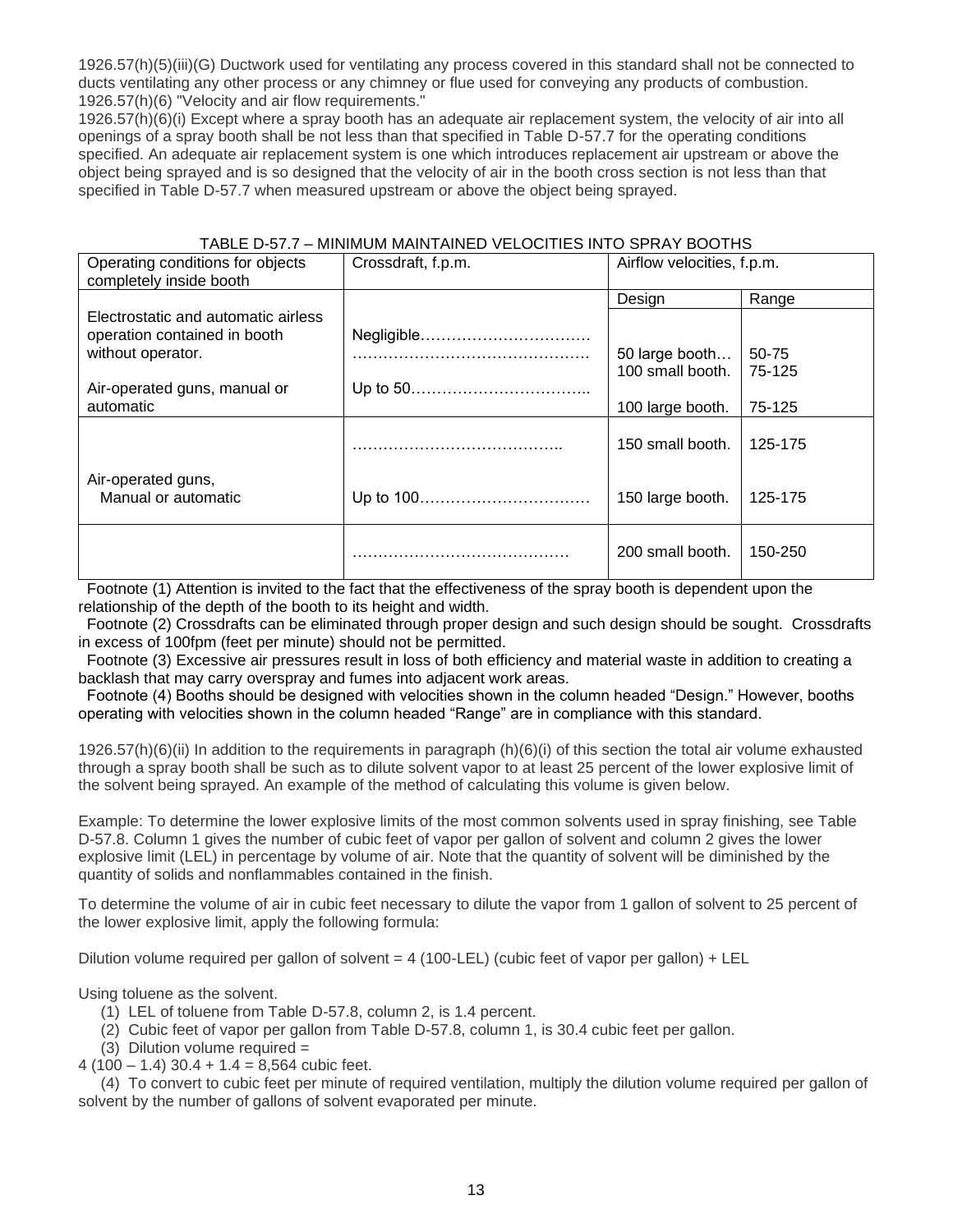|                          | TABLE D-37.8 - LOWER EXPLOSIVE LIMIT OF SOME COMMONLY USED SOLVENTS |                                     |
|--------------------------|---------------------------------------------------------------------|-------------------------------------|
| Solvent                  | Cubic feet per gallon of vapor of                                   | Lower explosive limit in percent by |
|                          | liquid at 70 deg. F (21.11 deg.C).                                  | volume of air at 70 deg. F (21.11   |
|                          |                                                                     | deg. C)                             |
|                          |                                                                     |                                     |
|                          | Column 1                                                            | Column <sub>2</sub>                 |
|                          | 44.0                                                                | 2.6                                 |
| Amyl Acetate (iso)       | 21.6                                                                | (1) 1.0                             |
| Amyl Alcohol (n)         | 29.6                                                                | 1.2                                 |
| Amyl Alcohol (iso)       | 29.6                                                                | 1.2                                 |
|                          | 36.8                                                                | (1) 1.4                             |
| Butyl Acetate (n)        | 24.8                                                                | 1.7                                 |
| Butyl Alcohol (n)        | 35.2                                                                | 1.4                                 |
| Butyl Cellosolve         | 24.8                                                                | 1.1                                 |
| Cellosolve               | 33.6                                                                | 1.8                                 |
| Cellosolve Acetate       | 23.2                                                                | 1.7                                 |
| Cyclohexnone             | 31.2                                                                | $(1)$ 1.1                           |
| 1,1 Dichloroethylene     | 42.4                                                                | 5.9                                 |
| 1,2 Dichloroethylene     | 42.4                                                                | 9.7                                 |
| Ethyl Acetate            | 32.8                                                                | 2.5                                 |
| Ethyl Alcohol            | 55.2                                                                | 4.3                                 |
| Ethyl Lactate            | 28.0                                                                | (1) 1.5                             |
| Methyl Acetate           | 40.0                                                                | 3.1                                 |
| Methyl Alcohol           | 80.8                                                                | 7.3                                 |
| Methyl Cellosolve        | 40.8                                                                | 2.5                                 |
| Methyl Ethyl Ketone      | 36.0                                                                | 1.8                                 |
| Methyl n-Propyl Ketone   | 30.4                                                                | 1.5                                 |
| Naphtha (VM&P)           | 22.4                                                                | 0.9                                 |
| (76 deg. Naphtha)        |                                                                     |                                     |
| Naphtha (100 deg. Flash) |                                                                     |                                     |
| Safety Solvent-          |                                                                     |                                     |
| Stoddard Solvent         | 23.2                                                                | 1.0                                 |
| Propyl Acetate (n)       | 27.2                                                                | 2.8                                 |
| Propyl Acetate (iso)     | 28.0                                                                | 1.1                                 |
| Propyl Alcohol (n)       | 44.8                                                                | 2.1                                 |
| Propyl Alcohol (iso)     | 44.0                                                                | 2.0                                 |
|                          | 30.4                                                                | 1.4                                 |
|                          | 20.8                                                                | 0.8                                 |
|                          | 26.4                                                                | 1.0                                 |
|                          |                                                                     |                                     |

### TABLE D-57.8 – LOWER EXPLOSIVE LIMIT OF SOME COMMONLY USED SOLVENTS

Footnote (1) At 212 deg. F (100 deg. C).

### 1926.57(h)(6)(iii)

-

1926.57(h)(6)(iii)(A) When an operator is in a booth downstream of the object being sprayed, an air-supplied respirator or other type of respirator approved by NIOSH under 42 CFR Part 84 for the material being sprayed should be used by the operator.

1926.57(h)(6)(iii)(B) Where downdraft booths are provided with doors, such doors shall be closed when spray painting.

1926.57(h)(7) "Make-up air."

1926.57(h)(7)(i) Clean fresh air, free of contamination from adjacent industrial exhaust systems, chimneys, stacks, or vents, shall be supplied to a spray booth or room in quantities equal to the volume of air exhausted through the spray booth.

1926.57(h)(7)(ii) Where a spray booth or room receives make-up air through self-closing doors, dampers, or louvers, they shall be fully open at all times when the booth or room is in use for spraying. The velocity of air through such doors, dampers, or louvers shall not exceed 200 feet per minute. If the fan characteristics are such that the required air flow through the booth will be provided, higher velocities through the doors, dampers, or louvers may be used.

1926.57(h)(7)(iii)

-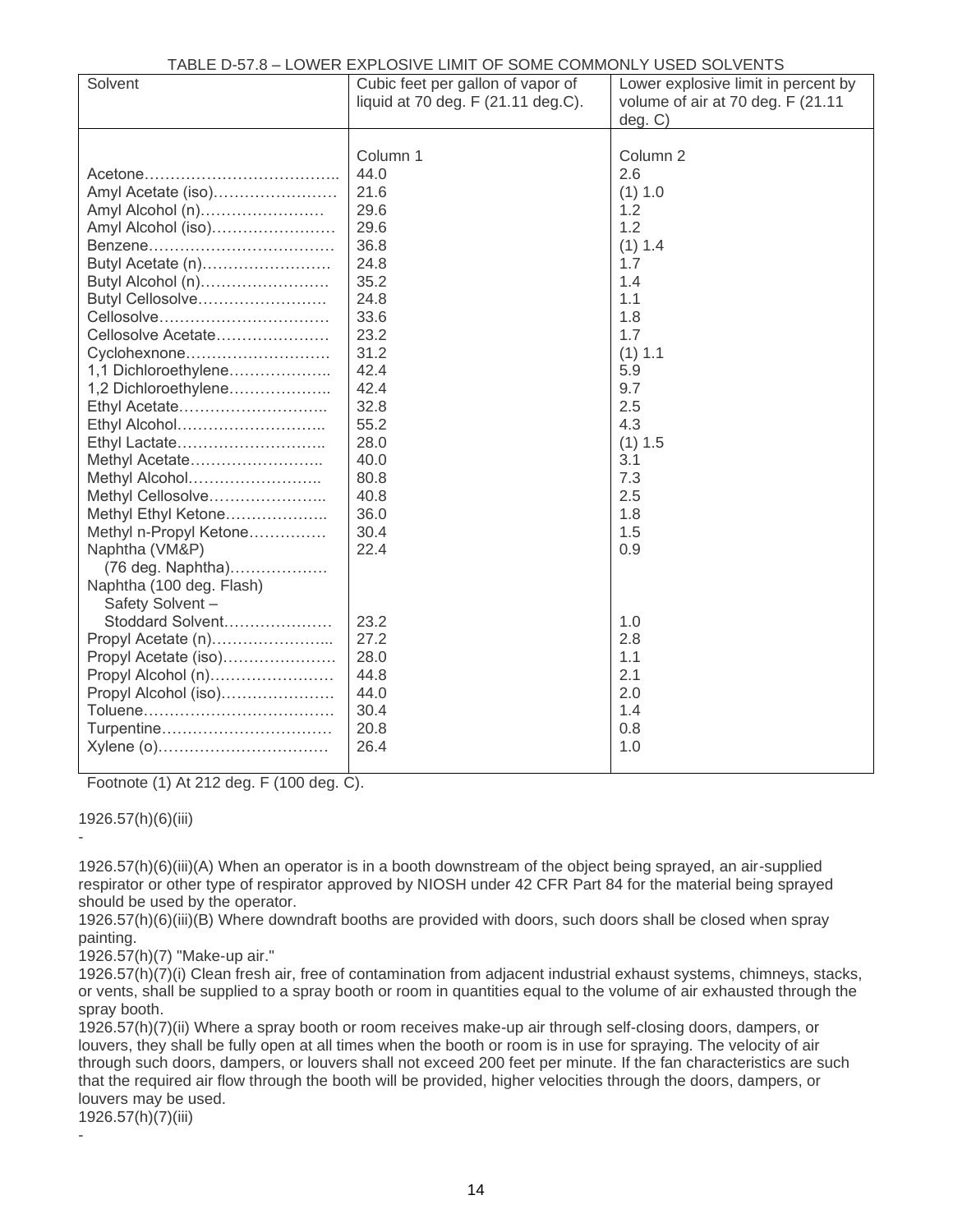1926.57(h)(7)(iii)(A) Where the air supply to a spray booth or room is filtered, the fan static pressure shall be calculated on the assumption that the filters are dirty to the extent that they require cleaning or replacement.

1926.57(h)(7)(iii)(B) The rating of filters shall be governed by the test data supplied by the manufacturer of the filter. A pressure gage shall be installed to show the pressure drop across the filters. This gage shall be marked to show the pressure drop at which the filters require cleaning or replacement. Filters shall be placed or cleaned whenever the pressure drop across them becomes excessive or whenever the air flow through the face of the booth falls below that specified in Table D-57.7.

1926.57(h)(7)(iv) -

1926.57(h)(7)(iv)(A) Means for heating make-up air to any spray booth or room, before or at the time spraying is normally performed, shall be provided in all places where the outdoor temperature may be expected to remain below 55 deg. F. (12.77 deg. C.) for appreciable periods of time during the operation of the booth except where adequate and safe means of radiant heating for all operating personnel affected is provided. The replacement air during the heating seasons shall be maintained at not less than 65 deg. F. (18.33 deg. C.) at the point of entry into the spray booth or spray room. When otherwise unheated make-up air would be at a temperature of more than 10 deg. F. below room temperature, its temperature shall be regulated as provided in section 3.6.3 of ANSI Z9.2-1960. 1926.57(h)(7)(iv)(B) As an alternative to an air replacement system complying with the preceding section, general heating of the building in which the spray room or booth is located may be employed provided that all occupied parts of the building are maintained at not less than 65 deg. F. (18.33 deg. C.) when the exhaust system is in operation or the general heating system supplemented by other sources of heat may be employed to meet this requirement.

1926.57(h)(7)(iv)(C) No means of heating make-up air shall be located in a spray booth.

1926.57(h)(7)(iv)(D) Where make-up air is heated by coal or oil, the products of combustion shall not be allowed to mix with the make-up air, and the products of combustion shall be conducted outside the building through a flue terminating at a point remote from all points where make-up air enters the building.

1926.57(h)(7)(iv)(E) Where Make-up air is heated by gas, and the products of combustion are not mixed with the make-up air but are conducted through an independent flue to a point outside the building remote from all points where make-up air enters the building, it is not necessary to comply with paragraph  $(h)(7)(iv)(F)$  of this section. 1926.57(h)(7)(iv)(F) Where make-up air to any manually operated spray booth or room is heated by gas and the products of combustion are allowed to mix with the supply air, the following precautions must be taken:

1926.57(h)(7)(iv)(F)(1) The gas must have a distinctive and strong enough odor to warn workmen in a spray booth or room of its presence if in an unburned state in the make-up air.

1926.57(h)(7)(iv)(F)(2) The maximum rate of gas supply to the make-up air heater burners must not exceed that which would yield in excess of 200 p.p.m. (parts per million) of carbon monoxide or 2,000 p.p.m. of total combustible gases in the mixture if the unburned gas upon the occurrence of flame failure were mixed with all of the make-up air supplied.

1926.57(h)(7)(iv)(F)(3) A fan must be provided to deliver the mixture of heated air and products of combustion from the plenum chamber housing the gas burners to the spray booth or room.

1926.57(h)(8) "Scope." Spray booths or spray rooms are to be used to enclose or confine all spray finishing operations covered by this paragraph (h). This paragraph does not apply to the spraying of the exteriors of buildings, fixed tanks, or similar structures, nor to small portable spraying apparatus not used repeatedly in the same location.

### <span id="page-14-0"></span>**1926.57(i)**

1926.57(i)(1) "General."

1926.57(i)(1)(i) This paragraph applies to all operations involving the immersion of materials in liquids, or in the vapors of such liquids, for the purpose of cleaning or altering the surface or adding to or imparting a finish thereto or changing the character of the materials, and their subsequent removal from the liquid or vapor, draining, and drying. These operating include washing, electroplating, anodizing, pickling, quenching, dying, dipping, tanning, dressing, bleaching, degreasing, alkaline cleaning, stripping, rinsing, digesting, and other similar operation. 1926.57(i)(1)(ii) Except where specific construction specifications are prescribed in this section, hoods, ducts, elbows, fans, blowers, and all other exhaust system parts, components, and supports thereof shall be so constructed as to meet conditions of service and to facilitate maintenance and shall conform in construction to the specifications contained in American National Standard Fundamentals Governing the Design and Operation of Local Exhaust Systems, Z9.2-1960.

1926.57(i)(2) "Classification of open-surface tank operations."

1926.57(i)(2)(i) Open-surface tank operations shall be classified into 16 classes, numbered A-1 to D-4, inclusive. 1926.57(i)(2)(ii) "Determination of class." Class is determined by two factors, hazard potential designated by a letter from A to D, inclusive, and rate of gas, vapor, or mist evolution designated by a number from 1 to 4, inclusive (for example, B.3).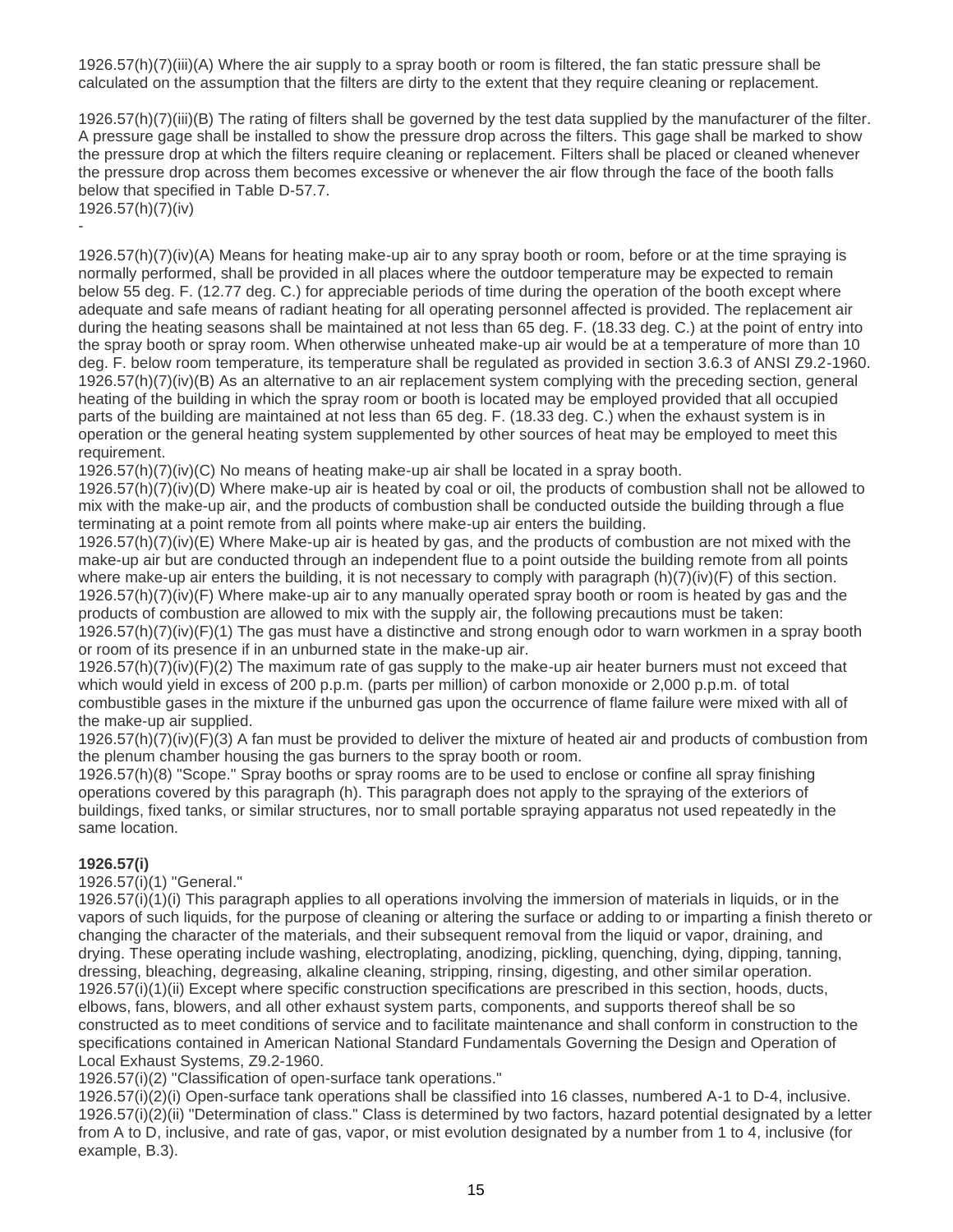1926.57(i)(2)(iii) Hazard potential is an index, on a scale of from A to D, inclusive, of the severity of the hazard associated with the substance contained in the tank because of the toxic, flammable, or explosive nature of the vapor, gas, or mist produced there from. The toxic hazard is determined from the concentration, measured in parts by volume of a gas or vapor, per million parts by volume of contaminated air (p.p.m.), or in milligrams of mist per cubic meter of air (mg./m(3)), below which ill effects are unlikely to occur to the exposed worker. The concentrations shall be those in 1926.55 or other pertinent sections of this part.

1926.57(i)(2)(iv) The relative fire or explosion hazard is measured in degrees Fahrenheit in terms of the closed-cup flash point of the substance in the tank. Detailed information on the prevention of fire hazards in dip tanks may be found in Dip Tanks Containing Flammable or Combustible Liquids, NFPA No. 34-1966, National Fire Protection Association. Where the tank contains a mixture of liquids, other than organic solvents, whose effects are additive, the hygienic standard of the most toxic component (for example, the one having the lowest p.p.m. or mg/m(3)) shall be used, except where such substance constitutes an insignificantly small faction of the mixture. For mixtures of organic solvents, their combined effect, rather than that of either individually, shall determine the hazard potential. In the absence of information to the contrary, the effects shall be considered as additive. If the sum of the ratios of the airborne concentration of each contaminant to the toxic concentration of that contaminant exceeds unity, the toxic concentration shall be considered to have been exceeded. (See Note A to paragraph (i)(2)(v) of this section.) 1926.57(i)(2)(v) Hazard potential shall be determined from Table D-57.9, with the value indicating greater hazard being used. When the hazardous material may be either a vapor with a threshold limit value (TLV) in p.p.m. or a mist with a TLV in mg/m(3), the TLV indicating the greater hazard shall be used (for example, A takes precedence over B or C; B over C; C over D).

Note A:

 $(c(1) + TLV (1)) + (c(2) + TLV (2)) + (c(3) + TLV (3)) +; ... (c(N) + TLV (N))$  1

Where:

c = Concentration measured at the operation in p.p.m.

| TABLE D-37.3 - DETENNINATION OF HAZAND FOTENTIAL |                    |                           |                            |  |
|--------------------------------------------------|--------------------|---------------------------|----------------------------|--|
| Hazard potential                                 | Toxicity group     |                           |                            |  |
|                                                  | Gas or vapor       | Mist $(mg./m(3))$         | Flash point in             |  |
|                                                  | (p.p.m.)           |                           | degrees F. (C.)            |  |
| B--                                              | $0 - 10$<br>11-100 | $0 - 0.1$<br>$0.11 - 1.0$ | Under 100<br>(37.77)       |  |
|                                                  | 101-500            | $1.1 - 10$                | 100 200<br>$(37.77-93.33)$ |  |
|                                                  | <b>Over 500</b>    | Over 10                   | <b>Over 200</b><br>(93.33) |  |

# TABLE D-57.9 – DETERMINATION OF HAZARD POTENTIAL

1926.57(i)(2)(vi) Rate of gas, vapor, or mist evolution is a numerical index, on a scale of from 1 to 4, inclusive, both of the relative capacity of the tank to produce gas, vapor, or mist and of the relative energy with which it is projected or carried upwards from the tank. Rate is evaluated in terms of

1926.57(i)(2)(vi)(A) The temperature of the liquid in the tank in degrees Fahrenheit;

1926.57(i)(2)(vi)(B) The number of degrees Fahrenheit that this temperature is below the boiling point of the liquid in degrees Fahrenheit;

1926.57(i)(2)(vi)(C) The relative evaporation of the liquid in still air at room temperature in an arbitrary scale -- fast, medium, slow, or nil; and

1926.57(i)(2)(vi)(D) The extent that the tank gases or produces mist in an arbitrary scale -- high, medium, low, and nil. (See Table D-57.10, Note 2.) Gassing depends upon electrochemical or mechanical processes, the effects of which have to be individually evaluated for each installation (see Table D-57.10, Note 3). 1926.57(i)(2)(vii)

Rate of evolution shall be determined from Table D-57.10. When evaporation and gassing yield different rates, the lowest numerical value shall be used.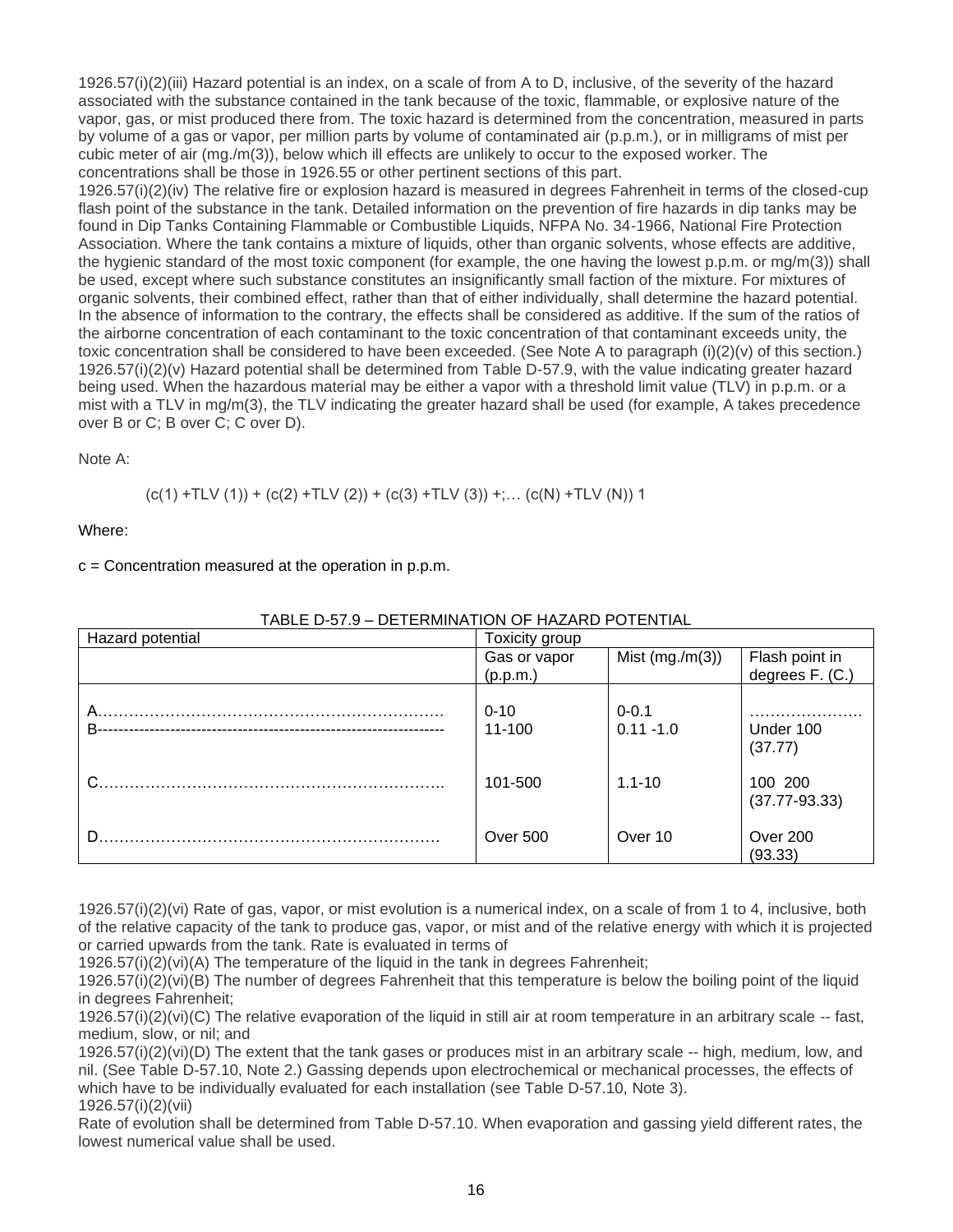### TABLE D-57.10 – DETERMINATION OF RATE OF GAS, VAPOR, OR MIST EVOLUTION (1)

| Rate | Liquid temperature, deg. F (C) | Degrees below<br>boiling point | Relative evaporation<br>(2) | Gassing (3) |
|------|--------------------------------|--------------------------------|-----------------------------|-------------|
| 1.   | Over 200 (93.33)               | $0 - 20$                       | Fast                        | High.       |
| 2    | 150-200 (65.55-93.33)          | $21 - 50$                      | Medium                      | Medium.     |
| 3    | 94-149 (34.44-65)              | 51-100                         | $Slow$                      | Low.        |
| 4    | Under 94 (34.44)               | Over 100                       | Nil                         | Nil.        |

Footnote (1) In certain classes of equipment, specifically vapor degreasers, an internal condenser or vapor level thermostat is used to prevent the vapor from leaving the tank during normal operation. In such cases, rate of vapor evolution from the tank into the workroom is not dependent upon the factors listed in the table, but rather upon abnormalities of operating procedure, such as carryout of vapors from excessively fast action, dragout of liquid by entrainment in parts, contamination of solvent by water and other materials, or improper heat balance. When operating procedure is excellent, effective rate of evolution may be taken as 4. When operating procedure is average, the effective rate of evolution may be taken as 3.

Footnote (2) Relative evaporation rate is determined according to the methods described by A.K. Doolittle in Industrial and Engineering Chemistry, vol. 27 p. 1169, (3) where time for 100-percent evaporation is as follows: Fast: 0-3 hours; Medium: 3-12 hours; Slow: 12-50 hours; Nil: more than 50 hours.

Footnote (3) Gassing means the formation by chemical or electrochemical action of minute bubbles of gas under the surface of the liquid in the tank and is generally limited to aqueous solutions.

1926.57(i)(3) "Ventilation." Where ventilation is used to control potential exposures to workers as defined in paragraph (i)(2)(iii) of this section, it shall be adequate to reduce the concentration of the air contaminant to the degree that a hazard to the worker does not exist. Methods of ventilation are discussed in American National Standard Fundamentals Governing the Design and Operation of Local Exhaust Systems, Z9.2-1960. 1926.57(i)(4) "Control requirements."

1926.57(i)(4)(i) Control velocities shall conform to Table D-57.11 in all cases where the flow of air past the breathing or working zone of the operator and into the hoods is undisturbed by local environmental conditions, such as open windows, wall fans, unit heaters, or moving machinery

1926.57(i)(4)(ii) All tanks exhausted by means of hoods which

1926.57(i)(4)(ii)(A) Project over the entire tank;

1926.57(i)(4)(ii)(B) Are fixed in position in such a location that the head of the workman, in all his normal operating positions while working at the tank, is in front of all hood openings; and

1926.57(i)(4)(ii)(C) Are completely enclosed on at least two sides, shall be considered to be exhausted through an enclosing hood.

1926.57(i)(4)(ii)(D) The quantity of air in cubic feet per minute necessary to be exhausted through an enclosing hood shall be not less than the product of the control velocity times the net area of all openings in the enclosure through which air can flow into the hood.

| TABLE D-57.11 - CONTROL VELOCITIES IN FEET PER MINUTE (F.P.M.) |
|----------------------------------------------------------------|
| FOR UNDISTURBED LOCATIONS                                      |
|                                                                |

| Class                     | Enclosing hood |          | Lateral exhaust [1] | Canopy hood [2] |            |
|---------------------------|----------------|----------|---------------------|-----------------|------------|
|                           | One open       | Two open |                     | Three open      | Four open  |
|                           | side           | sides    |                     | sides           | sides      |
|                           |                |          |                     |                 |            |
| $B-1$ and $A-2$           | 100            | 150      | 150                 | Do not use      | Do not use |
| A-3[2], B-1, B-2, and C-1 | -75            | 100      | 100                 | 125             | 175        |
| A-3, C-2, and D-1[3]      | 65             | 90       | 75                  | 100             | 150        |
| B-4[2], C-3, and D-2[3]   | 50             | 75       | 50                  | 75              | 125        |
| A-4, C-4, D-3[3], and D-  |                |          |                     |                 |            |
| $4[4]$ .                  |                |          |                     |                 |            |
|                           |                |          |                     |                 |            |

Footnote (1) See Table D-57.12 for computation of ventilation rate.

Footnote (2) Do not use canopy hood for Hazard Potential A processes.

Footnote (3) Where complete control of hot water is desired, design as next highest class.

Footnote (4) General room ventilation required.

1926.57(i)(4)(iii) All tanks exhausted by means of hoods which do not project over the entire tank, and in which the direction of air movement into the hood or hoods is substantially horizontal, shall be considered to be laterally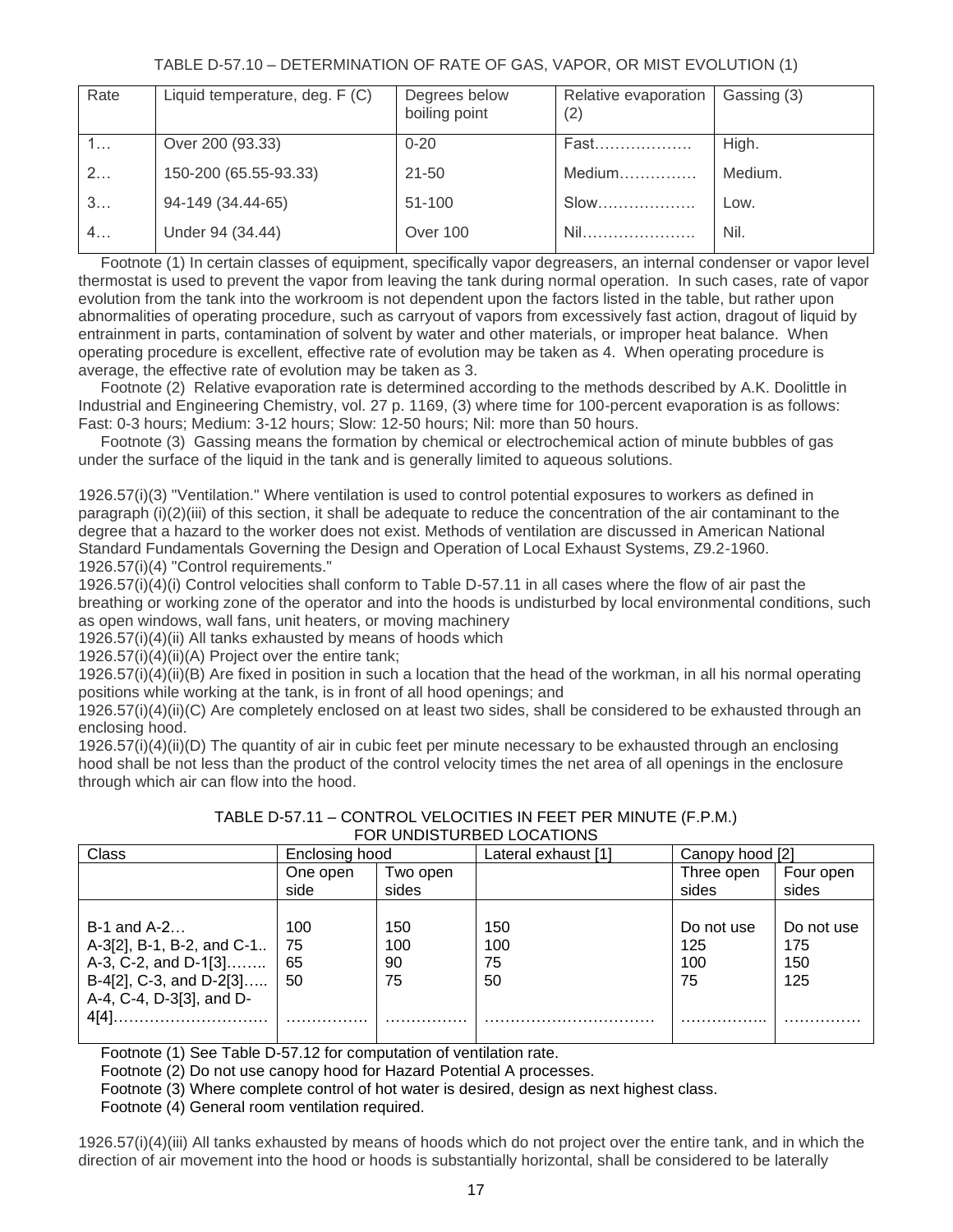exhausted. The quantity of air in cubic feet per minute necessary to be laterally exhausted per square foot of tank area in order to maintain the required control velocity shall be determined from Table D-57.12 for all variations in ratio of tank width (W) to tank length (L). The total quantity of air in cubic feet per minute required to be exhausted per tank shall be not less than the product of the area of tank surface times the cubic feet per minute per square foot of tank area, determined from Table D-57.12.

1926.57(i)(4)(iii)(A) For lateral exhaust hoods over 42 inches (1.06 m) wide, or where it is desirable to reduce the amount of air removed from the workroom, air supply slots or orifices shall be provided along the side or the center of the tank opposite from the exhaust slots. The design of such systems shall meet the following criteria: 1926.57(i)(4)(iii)(A)(1) The supply air volume plus the entrained air shall not exceed 50 percent of the exhaust volume.

1926.57(i)(4)(iii)(A)(2) The velocity of the supply airstream as it reaches the effective control area of the exhaust slot shall be less than the effective velocity over the exhaust slot area.

#### TABLE D-57.12 – MINIMUM VENTILATION RATE IN CUBIC FEET OF AIR PER MINUTE PER SQUARE FOOT OF TANK AREA FOR LATERAL EXHAUST

| Required minimum control<br>C.f.m. per sq. ft. to maintain required minimum                      |                                                            |              |               |              |             |  |  |  |
|--------------------------------------------------------------------------------------------------|------------------------------------------------------------|--------------|---------------|--------------|-------------|--|--|--|
| velocity, f.p.m. (from Table D-57.11)                                                            | velocities at following ratios (tank width (W)/tank length |              |               |              |             |  |  |  |
|                                                                                                  | (L) (1), (2)                                               |              |               |              |             |  |  |  |
|                                                                                                  | $0.0 - 0.09$                                               | $0.1 - 0.24$ | $0.25 - 0.49$ | $0.5 - 0.99$ | $1.0 - 2.0$ |  |  |  |
| Hood along one side or two parallel sides of tank when one hood is against a wall or baffle (2). |                                                            |              |               |              |             |  |  |  |
| Also for a manifold along tank centerline (3).                                                   |                                                            |              |               |              |             |  |  |  |
|                                                                                                  |                                                            |              |               |              |             |  |  |  |
|                                                                                                  | 50                                                         | 60           | 75            | 90           | 100         |  |  |  |
|                                                                                                  | 75                                                         | 90           | 110           | 130          | 150         |  |  |  |
|                                                                                                  | 100                                                        | 125          | 150           | 175          | 200         |  |  |  |
|                                                                                                  | 150                                                        | 190          | 225           | 260          | 300         |  |  |  |
|                                                                                                  |                                                            |              |               |              |             |  |  |  |
| Hood along one side or two parallel sides of free standing tank not against wall or baffle.      |                                                            |              |               |              |             |  |  |  |
|                                                                                                  |                                                            |              |               |              |             |  |  |  |
|                                                                                                  | 75                                                         | 90           | 100           | 110          | 125         |  |  |  |
|                                                                                                  | 110                                                        | 130          | 150           | 170          | 190         |  |  |  |
|                                                                                                  | 150                                                        | 175          | 200           | 225          | 250         |  |  |  |
|                                                                                                  | 225                                                        | 260          | 300           | 340          | 375         |  |  |  |
|                                                                                                  |                                                            |              |               |              |             |  |  |  |

Footnote (1) It is not practicable to ventilate across the long dimension of a tank whose ratio W/L exceeds 2.0. It is undesirable to do so when W/L exceeds 1.0. For circular tanks with lateral exhaust along up to  $\frac{1}{2}$  the circumference, use W/L=1.0; for over one-half the circumference use W/L=0.5.

Footnote (2) Baffle is a vertical plate the same length as the tank, and with the top of the plate as high as the tank is wide. If the exhaust hood is on the side of a tank against a building wall or close to it, it is perfectly baffled. Footnote (3) Use W/2 as tank width in computing when manifold is along centerline, or when hoods are used on

two parallel sides of a tank.

Tank Width (W) means the effective width over which the hood must pull air to operate (for example, where the hood face is set back from the edge of the tank, this set back must be added in measuring tank width). The surface area of tanks can frequently be reduced and better control obtained (particularly on conveyorized systems) by using covers extending from the upper edges of the slots toward the center of the tank.

1926.57(i)(4)(iii)(A)(3) The vertical height of the receiving exhaust hood, including any baffle, shall not be less than one-quarter the width of the tank.

1926.57(i)(4)(iii)(A)(4) The supply airstream shall not be allowed to impinge on obstructions between it and the exhaust slot in such a manner as to significantly interfere with the performance of the exhaust hood.

1926.57(i)(4)(iii)(A)(5) Since most failure of push-pull systems result from excessive supply air volumes and pressures, methods of measuring and adjusting the supply air shall be provided. When satisfactory control has been achieved, the adjustable features of the hood shall be fixed so that they will not be altered.

1926.57(i)(4)(iv) All tanks exhausted by means of hoods which project over the entire tank, and which do not conform to the definition of enclosing hoods, shall be considered to be overhead canopy hoods. The quantity of air in cubic feet per minute necessary to be exhausted through a canopy hood shall be not less than the product of the control velocity times the net area of all openings between the bottom edges of the hood and the top edges of the tank.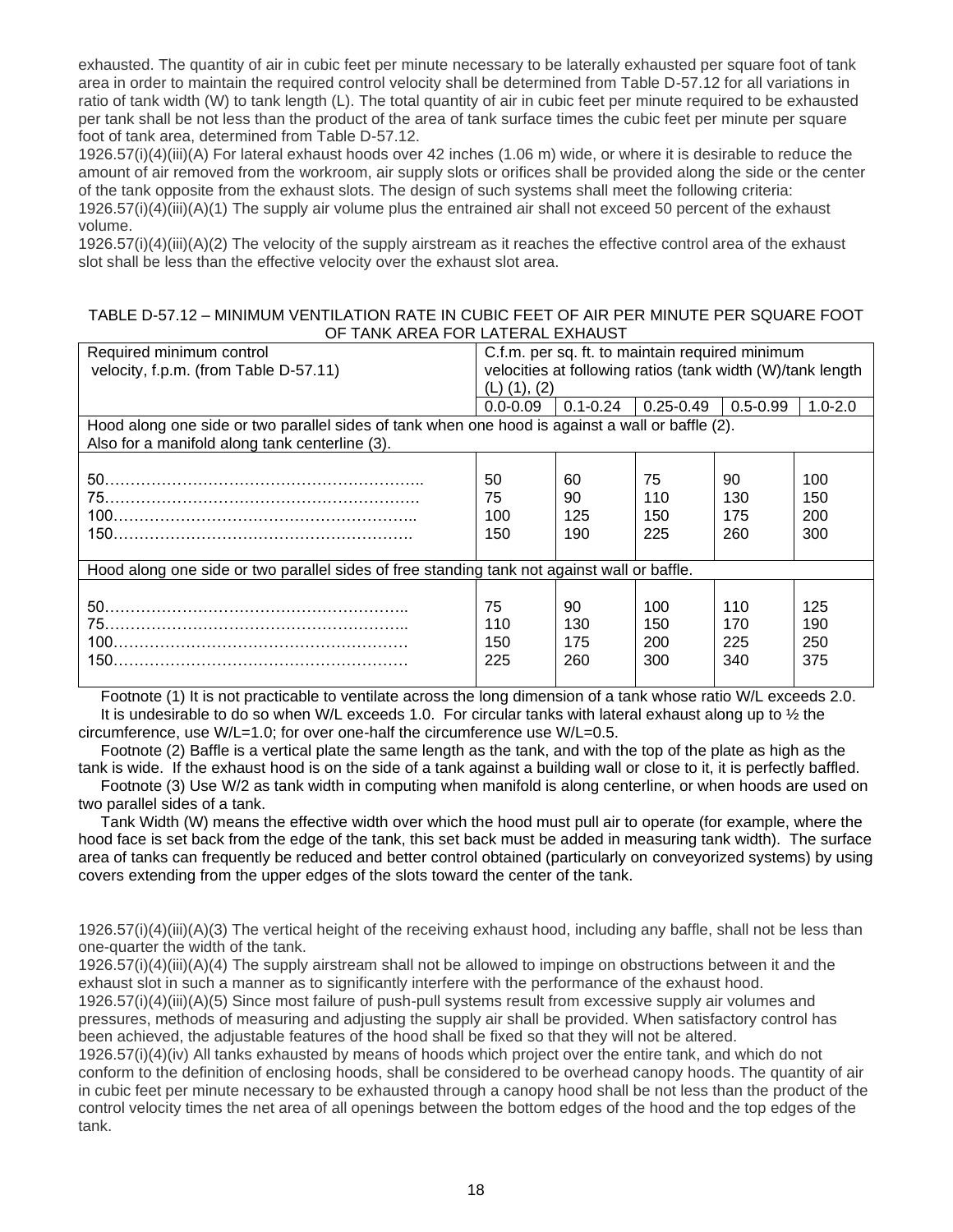1926.57(i)(4)(v) The rate of vapor evolution (including steam or products of combustion) from the process shall be estimated. If the rate of vapor evolution is equal to or greater than 10 percent of the calculated exhaust volume required, the exhaust volume shall be increased in equal amount.

1926.57(i)(5) "Spray cleaning and degreasing." Wherever spraying or other mechanical means are used to disperse a liquid above an open-surface tank, control must be provided for the airborne spray. Such operations shall be enclosed as completely as possible. The inward air velocity into the enclosure shall be sufficient to prevent the discharge of spray into the workroom. Mechanical baffles may be used to help prevent the discharge of spray. Spray painting operations are covered by paragraph (h) of this section.

1926.57(i)(6) "Control means other than ventilation." Tank covers, foams, beads, chips, or other materials floating on the tank surface so as to confine gases, mists, or vapors to the area under the cover or to the foam, bead, or chip layer; or surface tension depressive agents added to the liquid in the tank to minimize mist formation, or any combination thereof, may all be used as gas, mist, or vapor control means for open-surface tank operations, provided that they effectively reduce the concentrations of hazardous materials in the vicinity of the worker below the limits set in accordance with paragraph (i)(2) of this section.

1926.57(i)(7) "System design."

1926.57(i)(7)(i) The equipment for exhausting air shall have sufficient capacity to produce the flow of air required in each of the hoods and openings of the system.

1926.57(i)(7)(ii) The capacity required in paragraph (i)(7)(i) of this section shall be obtained when the airflow producing equipment is operating against the following pressure losses, the sum of which is the static pressure: 1926.57(i)(7)(ii)(A) Entrance losses into the hood.

1926.57(i)(7)(ii)(B) Resistance to airflow in branch pipe including bends and transformations.

1926.57(i)(7)(ii)(C) Entrance loss into the main pipe.

1926.57(i)(7)(ii)(D) Resistance to airflow in main pipe including bends and transformations.

1926.57(i)(7)(ii)(E) Resistance of mechanical equipment; that is, filters, washers, condensers, absorbers, etc., plus their entrance and exit losses.

1926.57(i)(7)(ii)(F) Resistance in outlet duct and discharge stack.

1926.57(i)(7)(iii) Two or more operations shall not be connected to the same exhaust system where either one or the combination of the substances removed may constitute a fire, explosion, or chemical reaction hazard in the duct system. Traps or other devices shall be provided to insure that condensate in ducts does not drain back into any tank.

1926.57(i)(7)(iv) The exhaust system, consisting of hoods, ducts, air mover, and discharge outlet, shall be designed in accordance with American National Standard Fundamentals Governing the Design and Operation of Local Exhaust Systems, Z9.2-1960, or the manual, Industrial Ventilation, published by the American Conference of Governmental Industrial Hygienists 1970. Airflow and pressure loss data provided by the manufacturer of any air cleaning device shall be included in the design calculations.

1926.57(i)(8) "Operation."

1926.57(i)(8)(i) The required airflow shall be maintained at all times during which gas, mist, or vapor is emitted from the tank, and at all times the tank, the draining, or the drying area is in operation or use. When the system is first installed, the airflow from each hood shall be measured by means of a pitot traverse in the exhaust duct and corrective action taken if the flow is less than that required. When the proper flow is obtained, the hood static pressure shall be measured and recorded. At intervals of not more than 3 months operation, or after a prolonged shutdown period, the hoods and duct system shall be inspected for evidence or corrosion or damage. In any case where the airflow is found to be less than required, it shall be increased to the required value. (Information on airflow and static pressure measurement and calculations may be found in American National Standard Fundamental Governing the Design and Operation of Local Exhaust Systems, Z9.2-1960, or in the manual, Industrial Ventilation, published by the American Conference of Governmental Industrial Hygienists.) 1926.57(i)(8)(ii) The exhaust system shall discharge to the outer air in such a manner that the possibility of its effluent entering any building is at a minimum. Recirculation shall only be through a device for contaminant removal which will prevent the creation of a health hazard in the room or area to which the air is recirculated. 1926.57(i)(8)(iii) A volume of outside air in the range of 90 percent to 110 percent of the exhaust volume shall be provided to each room having exhaust hoods. The outside air supply shall enter the workroom in such a manner as not to be detrimental to any exhaust hood. The airflow of the makeup air system shall be measured on installation. Corrective action shall be taken when the airflow is below that required. The makeup air shall be uncontaminated. 1926.57(i)(9) "Personal protection."

1926.57(i)(9)(i) All employees working in and around open-surface tank operations must be instructed as to the hazards of their respective jobs, and in the personal protection and first aid procedures applicable to these hazards. 1926.57(i)(9)(ii) All persons required to work in such a manner that their feet may become wet shall be provided with rubber or other impervious boots or shoes, rubbers, or wooden-soled shoes sufficient to keep feet dry. 1926.57(i)(9)(iii) All persons required to handle work wet with a liquid other than water shall be provided with gloves impervious to such a liquid and of a length sufficient to prevent entrance of liquid into the tops of the gloves. The interior of gloves shall be kept free from corrosive or irritating contaminants.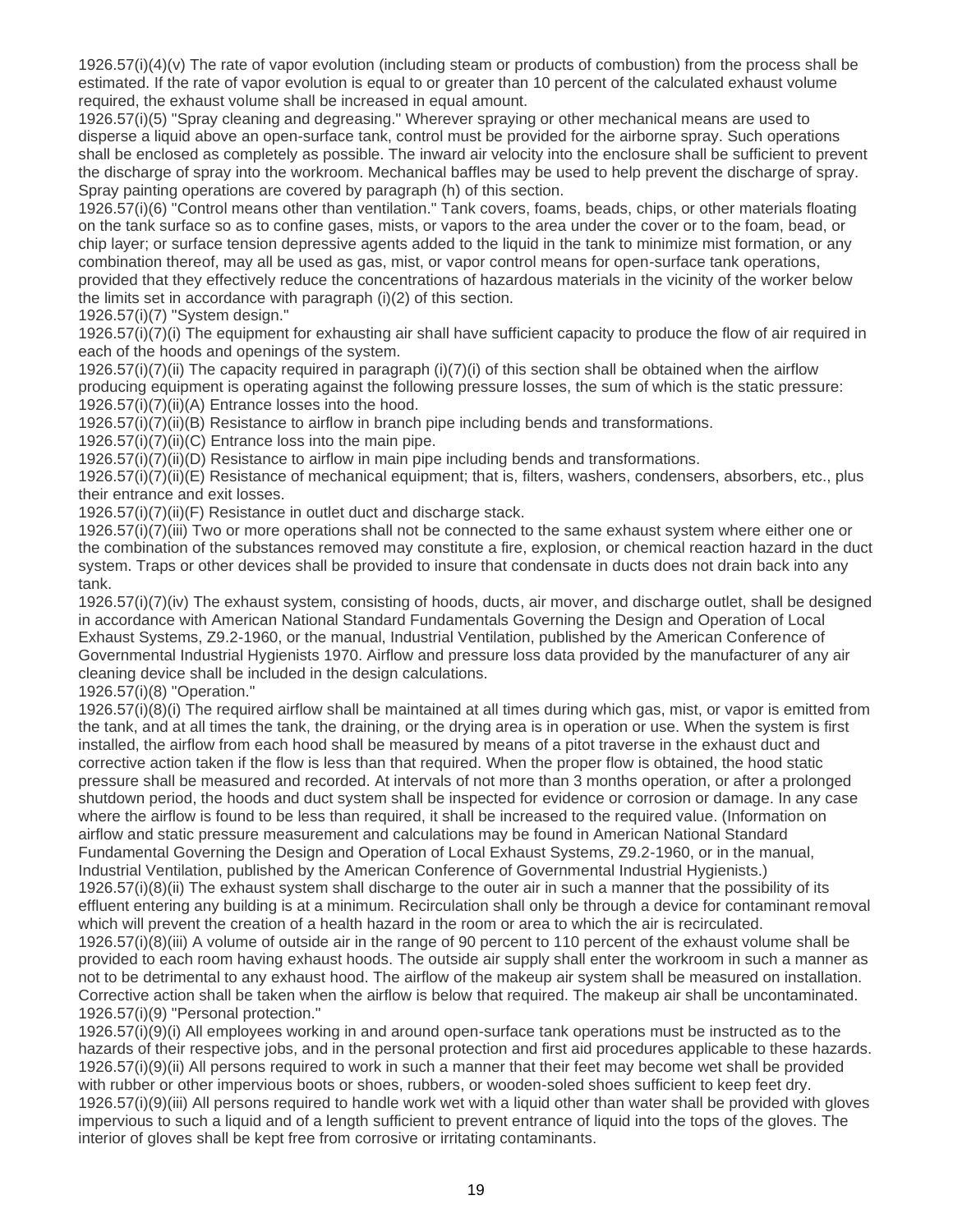1926.57(i)(9)(iv) All persons required to work in such a manner that their clothing, may become wet shall be provided with such aprons, coats, jackets, sleeves, or other garments made of rubber, or of other materials impervious to liquids other than water, as are required to keep their clothing dry. Aprons shall extend well below the top of boots to prevent liquid splashing into the boots. Provision of dry, clean, cotton clothing along with rubber shoes or short boots and an apron impervious to liquids other than water shall be considered a satisfactory substitute where small parts are cleaned, plated, or acid dipped in open tanks and rapid work is required. 1926.57(i)(9)(v) Whenever there is a danger of splashing, for example, when additions are made manually to the tanks, or when acids and chemicals are removed from the tanks, the employees so engaged shall be required to wear either tight-fitting chemical goggles or an effective face shield. See 1926.102.

1926.57(i)(9)(vi) When, during the emergencies specified in paragraph (i)(11)(v) of this section, employees must be in areas where concentrations of air contaminants are greater than the limits set by paragraph (i)(2)(iii) of this section or oxygen concentrations are less than 19.5 percent, they must use respirators that reduce their exposure to a level below these limits or that provide adequate oxygen. Such respirators must also be provided in marked, quickly-accessible storage compartments built for this purpose when the possibility exists of accidental release of hazardous concentrations of air contaminants. Respirators must be approved by NIOSH under 42 CFR part 84, selected by a competent industrial hygienist or other technically-qualified source, and used in accordance with 29 CFR 1926.103.

1926.57(i)(9)(vii) Near each tank containing a liquid which may burn, irritate, or otherwise be harmful to the skin if splashed upon the worker's body, there shall be a supply of clean cold water. The water pipe (carrying a pressure not exceeding 25 pounds(11.325 kg)) shall be provided with a quick opening valve and at least 48 inches (1.216 m) of hose not smaller than three-fourths inch, so that no time may be lost in washing off liquids from the skin or clothing. Alternatively, deluge showers and eye flushes shall be provided in cases where harmful chemicals may be splashed on parts of the body.

1926.57(i)(9)(viii) Operators with sores, burns, or other skin lesions requiring medical treatment shall not be allowed to work at their regular operations until so authorized by a physician. Any small skin abrasions, cuts, rash, or open sores which are found or reported shall be treated by a properly designated person so that chances of exposures to the chemicals are removed. Workers exposed to chromic acids shall have a periodic examination made of nostrils and other parts of the body, to detect incipient ulceration.

1926.57(i)(9)(ix) Sufficient washing facilities, including soap, individual towels, and hot water, shall be provided for all persons required to use or handle any liquids which may burn, irritate, or otherwise be harmful to the skin, on the basis of at least one basin (or its equivalent) with a hot water faucet for every 10 employees, See 1926.51(f). 1926.57(i)(9)(x) Locker space or equivalent clothing storage facilities shall be provided to prevent contamination of street clothing.

1926.57(i)(9)(xi) First aid facilities specific to the hazards of the operations conducted shall be readily available. 1926.57(i)(10) "Special precautions for cyanide." Dikes or other arrangements shall be provided to prevent the possibility of intermixing of cyanide and acid in the event of tank rupture. 1926.57(i)(11)

1926.57(i)(11)(i) Floors and platforms around tanks shall be prevented from becoming slippery both by original type of construction and by frequent flushing. They shall be firm, sound, and of the design and construction to minimize the possibility of tripping.

1926.57(i)(11)(ii) Before cleaning the interior of any tank, the contents shall be drained off, and the cleanout doors shall be opened where provided. All pockets in tanks or pits, where it is possible for hazardous vapors to collect, shall be ventilated and cleared of such vapors.

1926.57(i)(11)(iii)

Tanks which have been drained to permit employees to enter for the purposes of cleaning, inspection, or maintenance may contain atmospheres which are hazardous to life or health, through the presence of flammable or toxic air contaminants, or through the absence of sufficient oxygen. Before employees shall be permitted to enter any such tank, appropriate tests of the atmosphere shall be made to determine if the limits set by paragraph  $(i)(2)(iii)$  of this section are exceeded, or if the oxygen concentration is less than 19.5 percent.

1926.57(i)(11)(iv) If the tests made in accordance with paragraph (i)(1)(iii) of this section indicate that the atmosphere in the tank is unsafe, before any employee is permitted to enter the tank, the tank shall be ventilated until the hazardous atmosphere is removed, and ventilation shall be continued so as to prevent the occurrence of a hazardous atmosphere as long as an employee is in the tank.

1926.57(i)(11)(v) If, in emergencies, such as rescue work, it is necessary to enter a tank which may contain a hazardous atmosphere, suitable respirators, such as self-contained breathing apparatus; hose mask with blower, if there is a possibility of oxygen deficiency; or a gas mask, selected and operated in accordance with paragraph  $(i)(9)(vi)$  of this section, shall be used. If a contaminant in the tank can cause dermatitis, or be absorbed through the skin, the employee entering the tank shall wear protective clothing. At least one trained standby employee, with suitable respirator, shall be present in the nearest uncontaminated area. The standby employee must be able to communicate with the employee in the tank and be able to haul him out of the tank with a lifeline if necessary. 1926.57(i)(11)(vi) Maintenance work requiring welding or open flame, where toxic metal fumes such a cadmium, chromium, or lead may be evolved, shall be done only with sufficient local exhaust ventilation to prevent the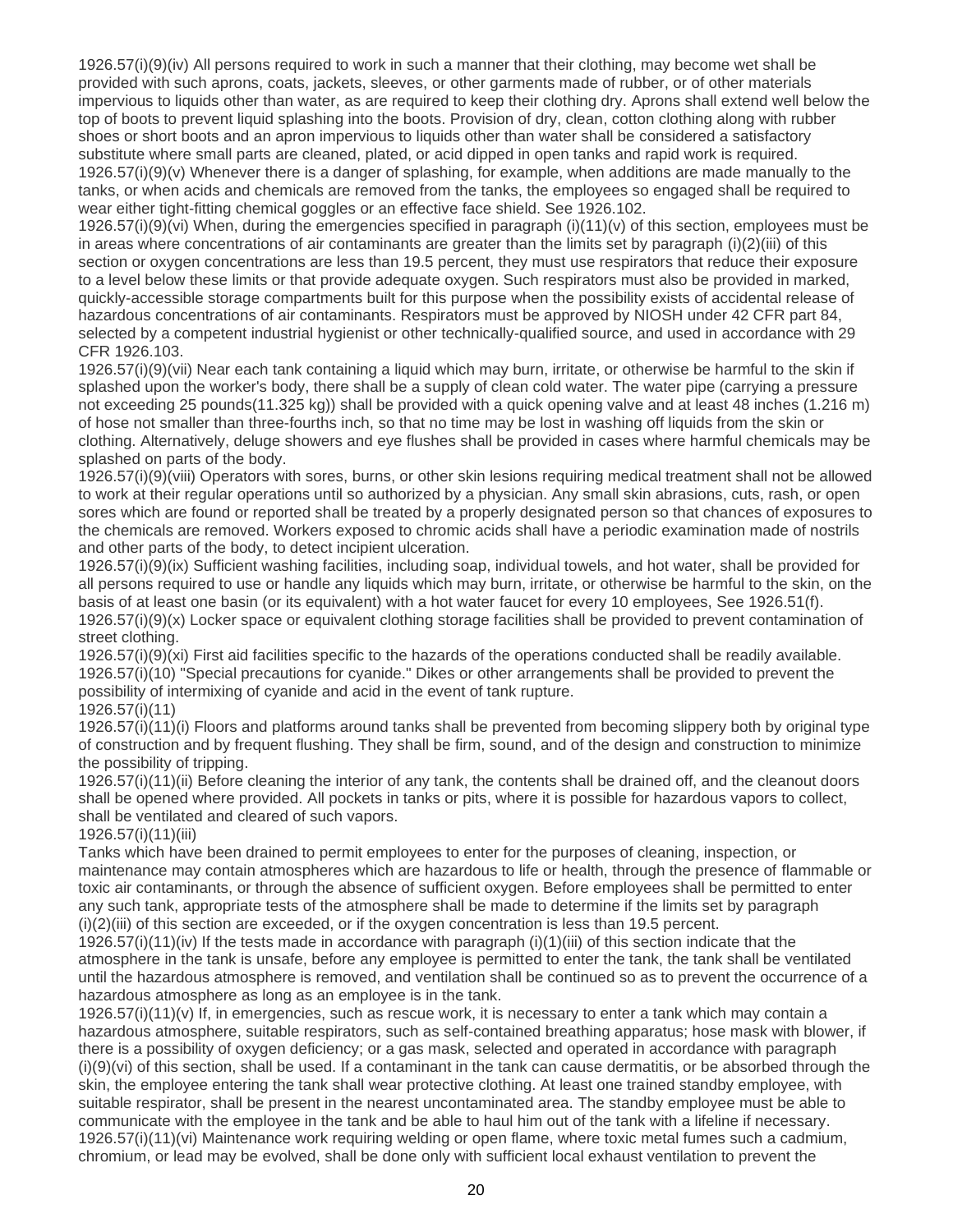creation of a health hazard, or be done with respirators selected and used in accordance with paragraph (i)(9)(iv) of this section. Welding, or the use of open flames near any solvent cleaning equipment shall be permitted only after such equipment has first been thoroughly cleared of solvents and vapors.

1926.57(i)(12) "Vapor degreasing tanks."

1926.57(i)(12)(i) In any vapor degreasing tank equipped with a condenser or vapor level thermostat, the condenser or thermostat shall keep the level of vapors below the top edge of the tank by a distance at least equal to one-half the tank width, or at least 36 inches (0.912 m), whichever is shorter.

1926.57(i)(12)(ii) Where gas is used as a fuel for heating vapor degreasing tanks, the combustion chamber shall be of tight construction, except for such openings as the exhaust flue, and those that are necessary for supplying air for combustion. Flues shall be of corrosion-resistant construction and shall extend to the outer air. If mechanical exhaust is used on this flue, a draft diverter shall be used. Special precautions must be taken to prevent solvent fumes from entering the combustion air of this or any other heater when chlorinated or fluorinated hydrocarbon solvents (for example, trichloroethylene, Freon) are used.

1926.57(i)(12)(iii) Heating elements shall be so designed and maintained that their surface temperature will not cause the solvent or mixture to decompose, break down, or be converted into an excessive quantity of vapor. 1926.57(i)(12)(iv) Tanks or machines of more than 4 square feet (0.368 m(2)) of vapor area, used for solvent cleaning or vapor degreasing, shall be equipped with a suitable cleanout or sludge doors located near the bottom of each tank or still. These doors shall be so designed and gasketed that there will be no leakage of solvent when they are closed.

1926.57(i)(13) "Scope."

1926.57(i)(13)(i) This paragraph (i) applies to all operations involving the immersion of materials in liquids, or in the vapors of such liquids, for the purpose of cleaning or altering their surfaces, or adding or imparting a finish thereto, or changing the character of the materials, and their subsequent removal from the liquids or vapors, draining, and drying. Such operations include washing, electroplating, anodizing, pickling, quenching, dyeing, dipping, tanning, dressing, bleaching, degreasing, alkaline cleaning, stripping, rinsing, digesting, and other similar operations, but do not include molten materials handling operations, or surface coating operations.

1926.57(i)(13)(ii) "Molton materials handling operations" means all operations, other than welding, burning, and soldering operations, involving the use, melting, smelting, or pouring of metals, alloys, salts, or other similar substances in the molten state. Such operations also include heat treating baths, descaling baths, die casting stereotyping, galvanizing, tinning, and similar operations.

1926.57(i)(13)(iii) "Surface coating operations" means all operations involving the application of protective, decorative, adhesive, or strengthening coating or impregnation to one or more surfaces, or into the interstices of any object or material, by means of spraying, spreading, flowing, brushing, roll coating, pouring, cementing, or similar means; and any subsequent draining or drying operations excluding open-tank operations.

[44 FR 8577, Feb. 9, 1979; 44 FR 20940, Apr. 6, 1979, as amended at 58 FR 35099, June 30, 1993; 61 FR 9227, March 7, 1996; 63 FR 1152, Jan. 8, 1998]